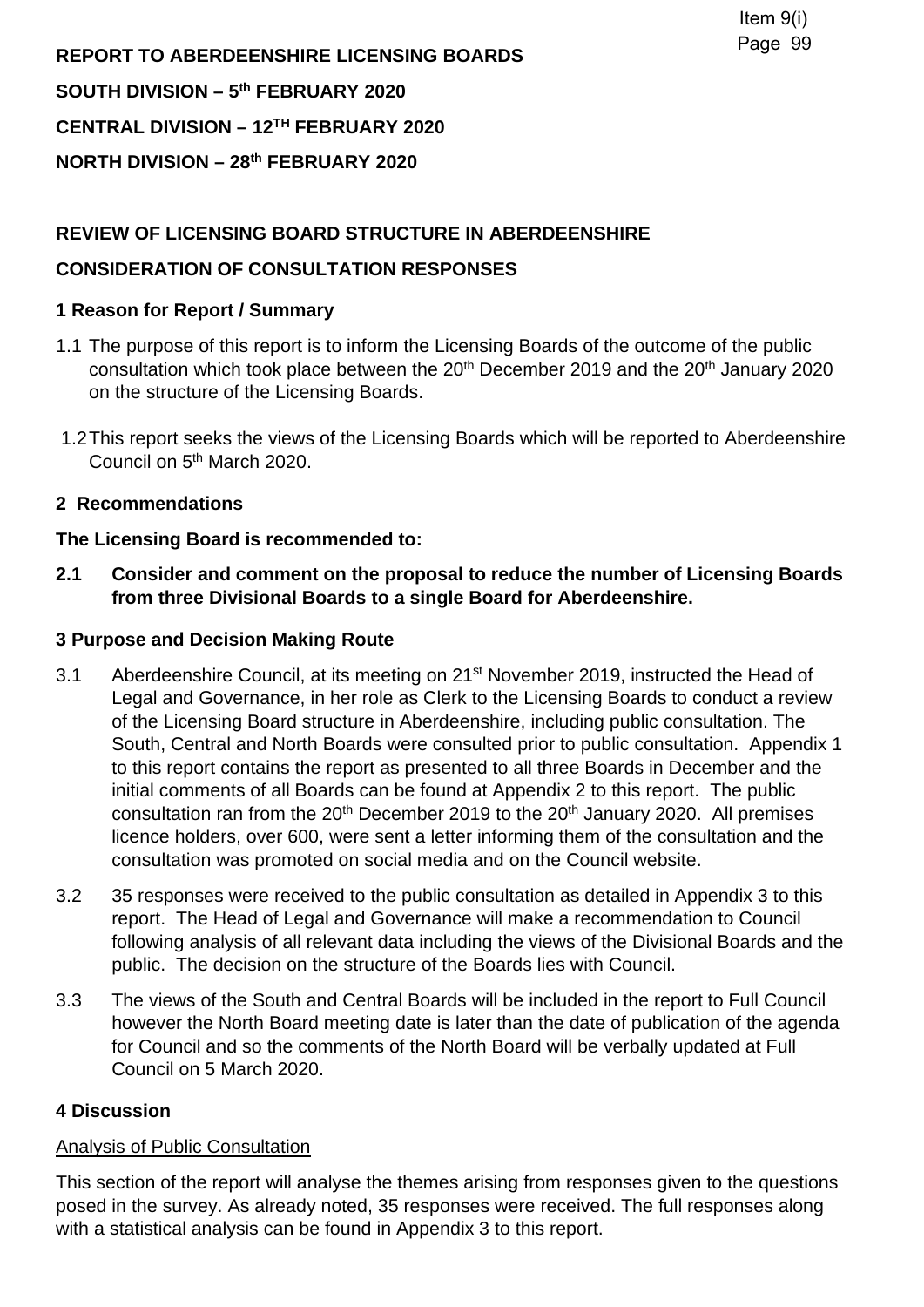4.1 The first question asked whether the respondent thought that there are any positives Page 100about reducing the number of Boards to one. 77.78% responded yes. 22.22% responded no. There were 28 comments on this question.

The positives themes arising from the comments on reducing the number of Boards include:-

- Reduction will lead to a pragmatic, simplified and streamlined approach:
- There will be less bureaucracy and greater alignment with all areas following the same guidelines;
- Consistency of approach across Aberdeenshire in applying policies and procedures will be much improved;
- Consistency in decision making between Licensing Boards;
- A reduction could lead to lower costs and less travel;
- A reduction will mean that there is more efficiency;
- That it will be easier from the public point of view to deal with only one Board;
- Cutting down the number of councilors required on Boards thus reducing expenses;
- Representing the ethos of "One Aberdeenshire";
- That the reduction will mean a better use of resources.

The concerns raised in the responses to this question include:-

- Local Boards are familiar with the area and that moving to one Board would dilute the local knowledge;
- Concerns that unless staff remains the same there will be added pressures.

Whilst acknowledging that some have concerns, the vast majority of those responding are supportive of a move to a single Licensing Board for the reasons given above. In relation to the concerns raised, there are no plans to reduce the staffing complement as a result of any restructure of licensing boards. The time savings will better equip staff to process the applications received timeously and to focus the resource on other issues.

4.2 The second question asked whether there were any concerns about moving to one Board. 33.33% said yes. 66.67% said no. 19 comments were received on this question.

The concerns raised include:-

- That there should be no reduction in service as currently the service is first rate;
- That there would be an inability to respond to questions in a timeous manner;
- A perception that the staff number would reduce;
- Lack of local knowledge.

Comments included:-

- There is no justification for three Boards with different policies;
- The proposal to reduce to one Board makes sense;
- Consistency is again mentioned.

It is pleasing to see that the service provided by the Licensing Team is rated highly and that there is a concern for the staff. As stated above, there are no plans to reduce the staffing complement if a decision is made to move to a single Licensing Board and so concerns in that regard can be eased. The comments regarding local knowledge is important. The role of the Licensing Standards Officer cannot be overlooked in terms of local knowledge. They are the "eyes" and "ears" of the Boards and can provide the requisite local knowledge where appropriate. Local knowledge, whilst important, does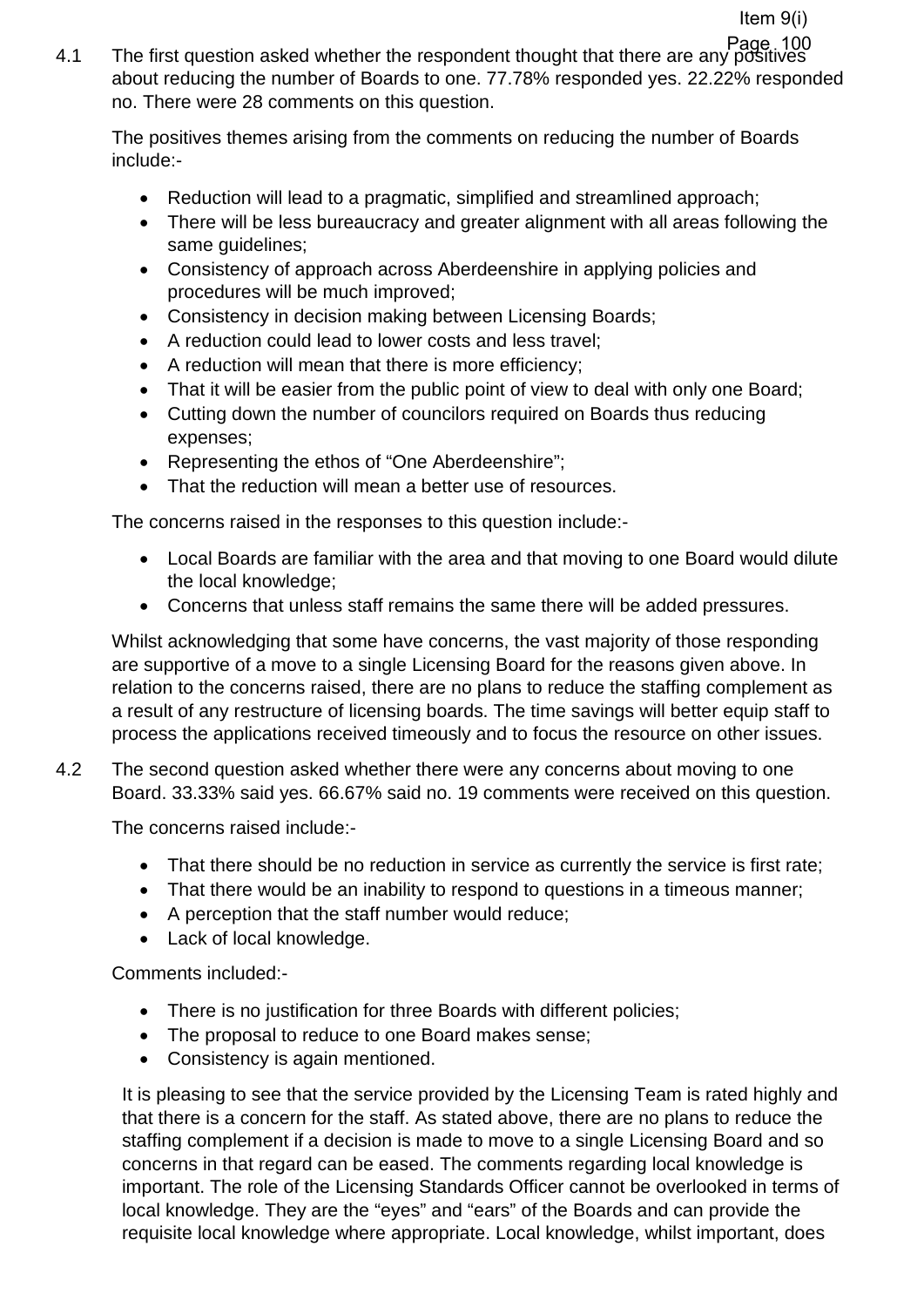not form part of the legal test requirements and decisions should not be based on local Page 101knowledge, but on the application of the legal test to the circumstances before the Board. In recognising the importance and the concerns of the respondents, any proposal to move to one board would include a recommendation that there is at least 1 member from each area in Aberdeenshire on a single Board.

Item 9(i)

- 4.3 The next few questions looked to ascertain whether or not any of the respondents had attended a Licensing Board meeting in the last 3 years. 16.67% said that they had, leaving 83.33% who had not. Of those attending, 50% attended the North Board, 16.67% attended the Central, and 33.33% attended the South. The majority of those attending did so as an applicant.
- 4.4 Participants were asked whether they would be willing to attend and participate at Board meetings via video link or other remote means. 61.11% said that they would. Comments on this topic are mixed with positives including that this would be a logical extension of modernising the delivery of local democracy and that it would reduce the carbon footprint of individuals and minimize unnecessary travel to concerns over availability of connection in rural locations. Should a new Board encounter issues over attendance due to distance, remote participation can be investigated at that point. Participants were also asked whether they would use public transport to get to a meeting if this was possible. 55.56% said that they would whereas 38.89% said no.
- 4.5 The location of where a single Board should meet was the subject of the next few questions. 41.67% said that the Board should be at a fixed location, whereas 55.56% thought that it should rotate around various locations. Comments include that rotating is important given the geographic scale of Aberdeenshire, that a rotating board would be better to visit communities and meet local people and that it brings democracy to everyone. However other comments are that by rotating there could be additional costs and that Aberdeenshire isn't that big and it shouldn't make any difference where the meetings are held. Participants were asked for suggestions for where meetings could be held so that they are accessible across Aberdeenshire. Some suggestions were based on specific locations such as Aberdeen, Inverurie, anywhere that is easily accessible from the AWPR such as Stonehaven, Ellon or Banchory, Peterhead, with other suggestions being village halls, council building and hotels. Any single Board would be able to determine their own rota and location of meetings and to keep this under review. Given that a timetable of meetings and locations have been set for the current Board structure throughout 2020 it may be possible to utilise these dates and venues initially for a single Board rotating around Aberdeenshire.
- 4.6 The last question was whether or not there should be local member representation on a new Board from all areas of Aberdeenshire. Overwhelmingly, 91.67% said yes, whilst 8.57% said no. Comments include:-
	- That those on a single Board must be representative of the whole area currently covered by the 3 Boards;
	- That representation from all areas gives direct knowledge of the premises in their areas;
	- That it is democratic to have representation from all areas;
	- Some have commented that one policy should fit all areas.

Any proposal for a single Board would look closely at membership. As discussed in the report presented at the Licensing Boards in December, the statutory maximum number of Board Members is 10. Aberdeenshire has six administrative areas and so a potential proposal is that at least one member from each area should be elected to a single Board, and the balance of four being apportioned by number of premises in the area. For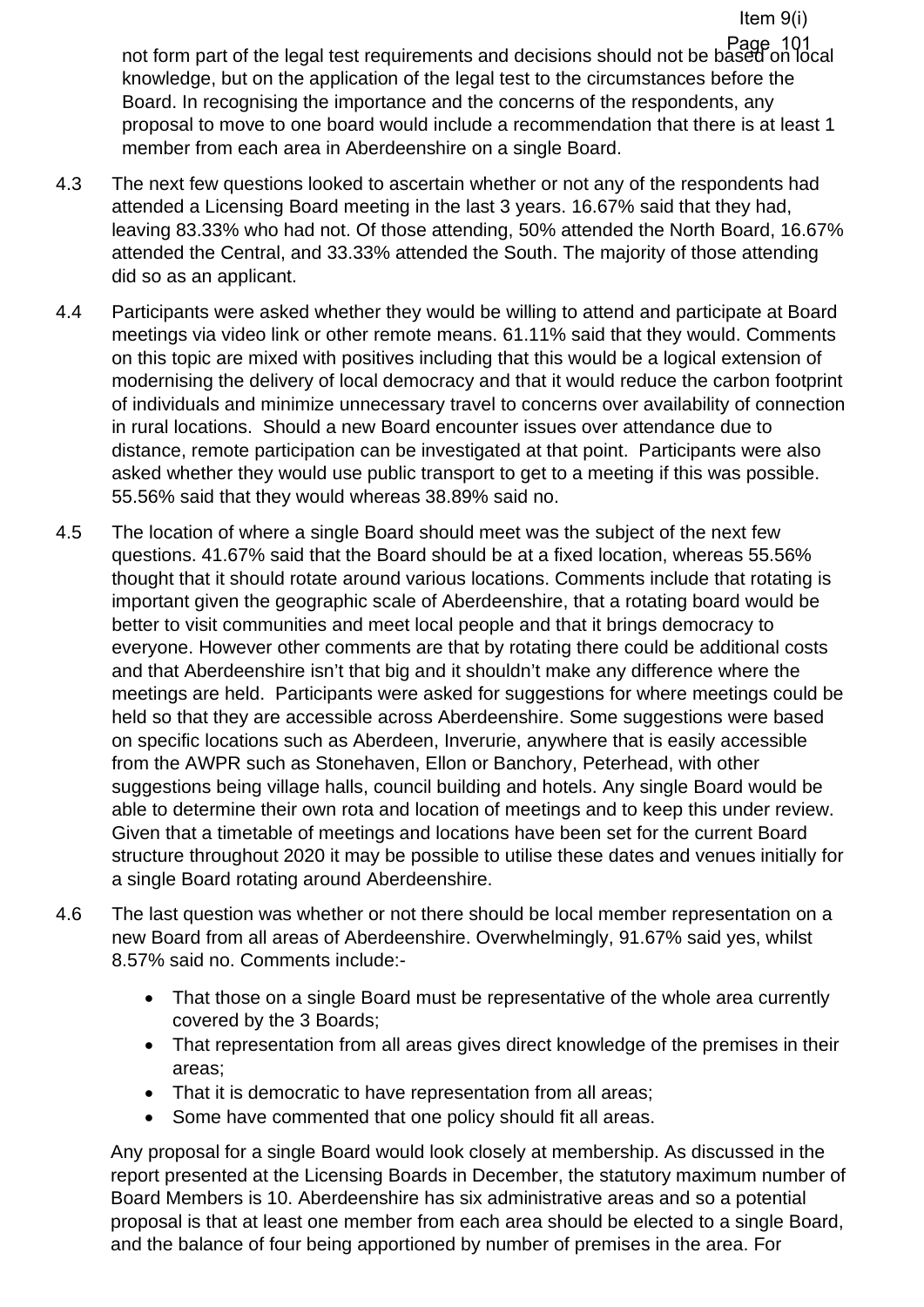example, there are marginally more premises in the North Board area and so a single Page 102Board could comprise of 1 additional member from both what is currently the Central and South Board area and 2 from the North Board area and that decision lies with Council. Currently, for information, the Buchan Area Committee only has one representative within the Licensing Board structure.

Item 9(i)

- 4.7 Overall, there is strong public support for the proposal to move to a single Licensing Board. The preference from the public is that any Licensing Board should rotate around Aberdeenshire and that there should be representation from all areas in Aberdeenshire.
- 4.8 For information, the report for Full Council will include the information as presented to Boards in December as well as the information on the public consultation included in this report.

## **5 Council Priorities, Implications and Risk**

5.1 The report helps deliver Council Priority 10 – Having the right people, in the right place, doing the right thing, at the right time and has potential to impact upon Priority 11 – Protect our special environment, including tackling climate change by reducing greenhouse gas emissions. This report dovetails with the delivery of the LOIP Priority – Changing Aberdeenshire's Relationship with Alcohol.

| <b>Subject</b>                                                | <b>Yes</b> | <b>No</b>                 | N/A |
|---------------------------------------------------------------|------------|---------------------------|-----|
| Financial                                                     | X          |                           |     |
| Staffing                                                      |            | X                         |     |
| <b>Equalities</b>                                             | X          | X                         |     |
| <b>Fairer Scotland</b><br>Duty                                |            |                           | X   |
| Town Centre First                                             |            | X                         |     |
| Sustainability                                                | X          |                           |     |
| <b>Children and Young</b><br>People's Rights<br>and Wellbeing |            | $\boldsymbol{\mathsf{X}}$ |     |

5.2The table below shows whether risks and implications apply if the recommendations are agreed.

5.3An equality impact assessment is attached to this report as Appendix 4.

- 1.1 Any staffing, financial, sustainability and children and young people's rights and wellbeing implications will be assessed during the review and will be reported to Full Council along with the recommendation. There are no direct staffing implications. Whilst reduction to one board would yield some savings in staff time, these are counterbalanced by increased staff commitment in other aspects so neutralise any effect. The number of premises, personal licences and work involved in processing applications will remain constant in whichever model is adopted.
- 1.2 Adopting one single Licensing Board will lead to a reduction in membership from the current 24 Members to a statutory maximum of 10, yielding a saving in terms of the costs of training which is mandatory and purchased from external certificated providers. There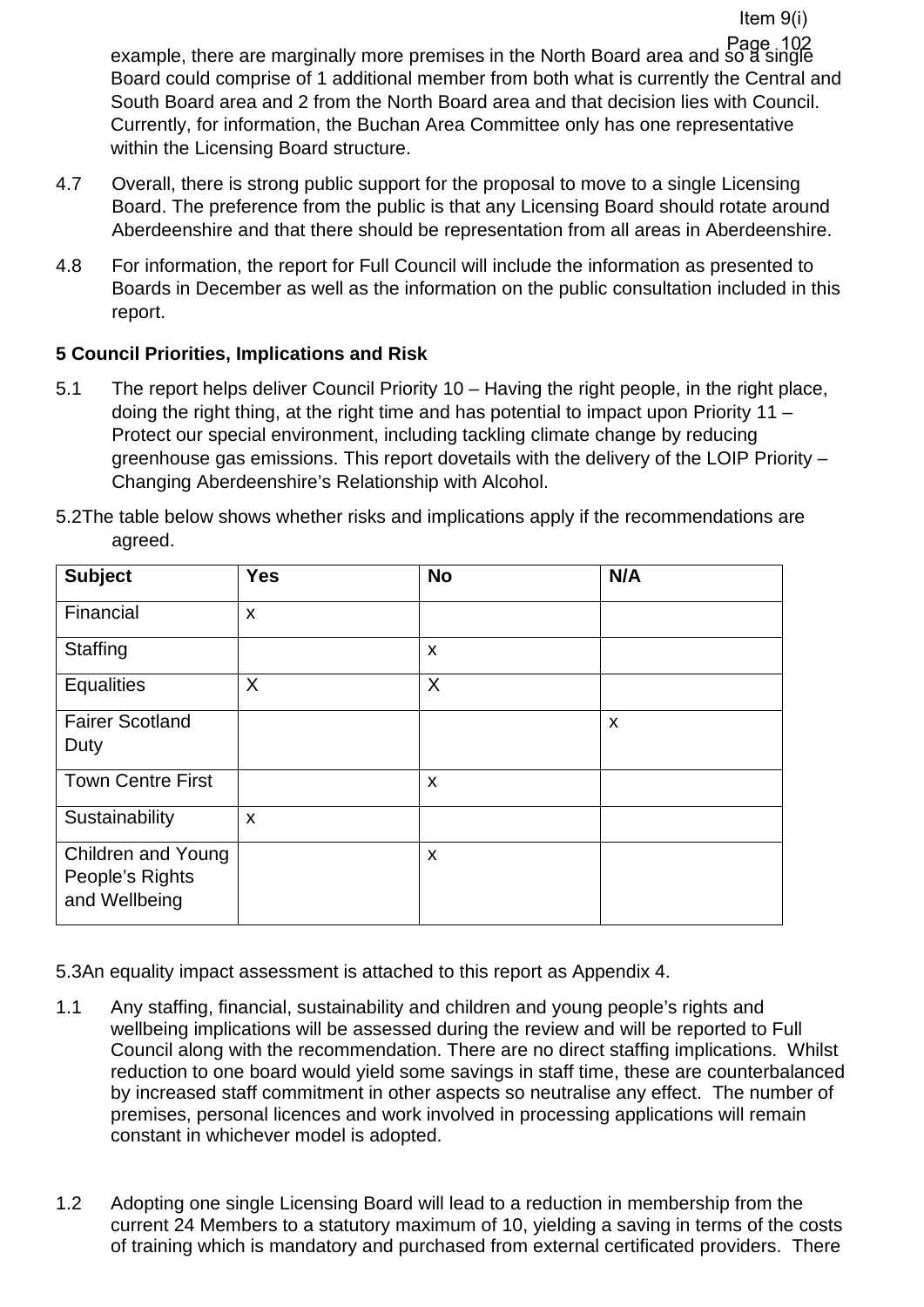are other potential savings in terms of printing, travel costs through a reduction in Page 103membership, paper costs however this would potentially have to be balanced against any increases in travel distances for Board meetings depending on where meetings are held and which members are elected to a single Board.

5.6The following Risk has been identified as relevant to this matter on a Corporate Level:- *[ACORP004 – Business and Organisational Change](https://www.aberdeenshire.gov.uk/media/24689/aberdeenshirecorporaterisks.pdf)* 

## **Ritchie Johnson**

## **Director of Business Services**

Report prepared by Lauren Cowie, Principal Solicitor (Governance)

Date 20<sup>th</sup> January 2020

## **List of Appendices**

*Appendix1 – Initial Comments from the South, Central and North Divisional Boards Appendix 2– Public Consultation Response*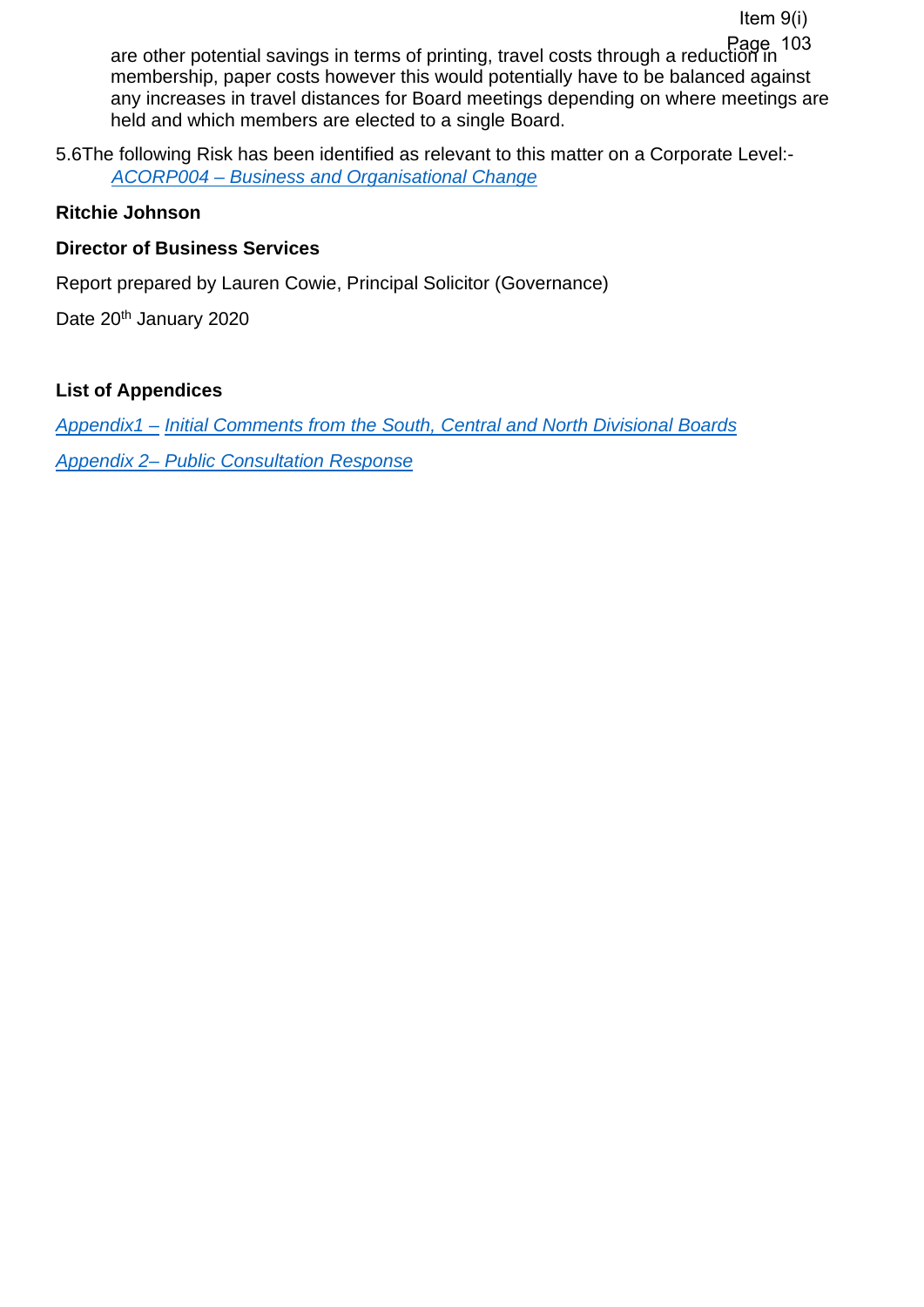## Appendix 1

## Initial Comments from the South, Central and North Boards

## South Board

Members present were generally supportive of a move to one Board subject to ensuring that all Council areas were represented on the Board. There was a question as to how even representation could be achieved if there ten members since there are six areas.

It was thought that one fixed central meeting place, probably Woodhill house would be best.

## Central Board

Members considered the positives about reducing the number of Boards to one Board were the time savings involved for Officers and Board Members and also the financial benefits which would be incurred by the smaller number of Members needing accreditation training, the paper saving costs and the postage saving costs.

However, members felt that the current number of three Boards was working well and that the current system fairly reflected the policies of each individual area. Members had a concern that by reducing the number of Boards, and thus reducing the number of members, there would be less overall members involved when determining important decisions and documents such as the Board Policy Statements.

The Board felt that the location of the Board should be fixed to avoid confusion and that the venue should be accessible by the public and a location such as Woodhill House would be helpful.

The Board felt that yes, if a new single Board was accepted, there should be representation on a new Board from all areas of Aberdeenshire and this could be achieved by ensuring at least one member from each of the 6 'areas' in Aberdeenshire is elected to a single Board and this would also assist with local member input. The Board felt that this matter would however need to be looked at carefully to ensure a fair balance and full representation and the 'areas' would need to be defined.

The Board felt that the frequency of meetings may need to increase and thought that the maximum members of 10 should be appointed to any new single Board.

#### North Board

All members were supportive of a consultation on the Board structure. Some members did not wish to comment until the views of the public, licence holders and consultees were known. Others felt that there had been a clear decrease in the business of the Licensing Boards since transition to the Licensing (Scotland) Act 2005 regime that there could be some positives in reduction. These positives related to efficiency, effectiveness and with a focus on processing time for applicants. Very few applications require Board input as there is a clear scheme of delegation in place and officers deal with the majority of applications. It is right to look at remote participation and reduce travel. There was a view that there should not be a fixed location but that the Board should rotate around different venues in Aberdeenshire. It is important for all areas to be represented. If move to a single Board, then there needs to be debate on proportionality and representation.

There are much less site visits now than previously. Would want to see that there is a retention of officer expertise in their fields. Local input and expertise can be obtained from the Licensing Standards Officers.

There were comments that it was a common sense approach and welcomed the work done to date particularly around the carbon footprint of the Boards.

There were contrary views that 3 Boards may be better due to the local knowledge and the fact that the financial savings are not substantial in moving to a single Board.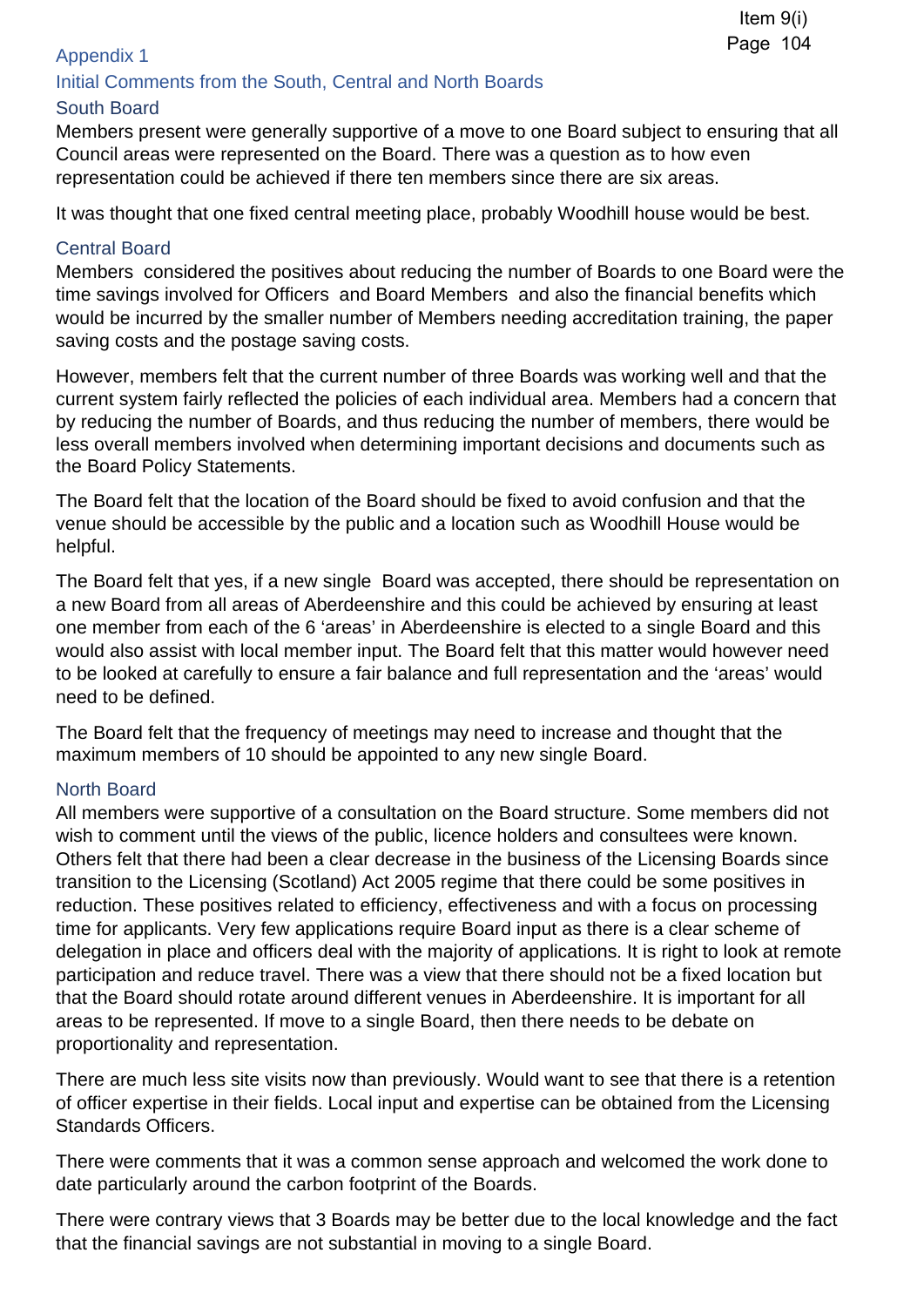## Appendix 2 – Public Consultation Responses **Number of respondents: 36**

This appendix provides the full details of the responses received to the consultation.

### **Do you think there is any positives about reducing the number of Boards to one?**

| Yes | %     | No | %     |
|-----|-------|----|-------|
| റാ  | 77 70 |    | ററ ററ |
| 20  | ه ، ۰ |    | LL.LL |

#### **Do you have any concerns about moving to one Board?**

| Yes                       | $\%$  | No           | $\frac{0}{0}$ |
|---------------------------|-------|--------------|---------------|
| $\Lambda$ $\Omega$<br>. . | 33.33 | $\sim$<br>∠− | 66.67         |

#### **Have you attended a Board meeting in the last 3 years?**

| Yes | $\%$  | No | %     |
|-----|-------|----|-------|
| ◡   | 16.67 | 30 | 83.33 |

#### *Breakdown by Board attended:*

| <b>North</b> | %     | Central | %     | South | %     |
|--------------|-------|---------|-------|-------|-------|
|              | 50.00 |         | 16.67 |       | 33.33 |

#### *Breakdown by Attendee:*

| Applicant | %     | Consultee | %     | <b>Not Stated</b> | %     |
|-----------|-------|-----------|-------|-------------------|-------|
|           | 50.00 | _         | 33.33 |                   | 16.67 |

## **If it were possible to attend and participate at Board meetings via video link or similar remote means would you consider this?**

| Yes      | %     | <b>No</b> | $\%$  |
|----------|-------|-----------|-------|
| ററ<br>LL | 61.11 | 14        | 38.89 |

#### **Would you use public transport to get to a meeting if this was possible?**

| Yes       | %     | <b>No</b> | $\%$  | No Answer | %    |
|-----------|-------|-----------|-------|-----------|------|
| റ്റ<br>∠∪ | 55.56 | 14        | 38.89 |           | 5.56 |

#### **Do you think that the Board location should be fixed or rotate around other locations?**

| Fixed | $\%$  | Rotating  | %     | No Answer | %                 |
|-------|-------|-----------|-------|-----------|-------------------|
| 15    | 41.67 | റ്റ<br>∠∪ | 55.56 |           | 72<br>⌒<br>2. I O |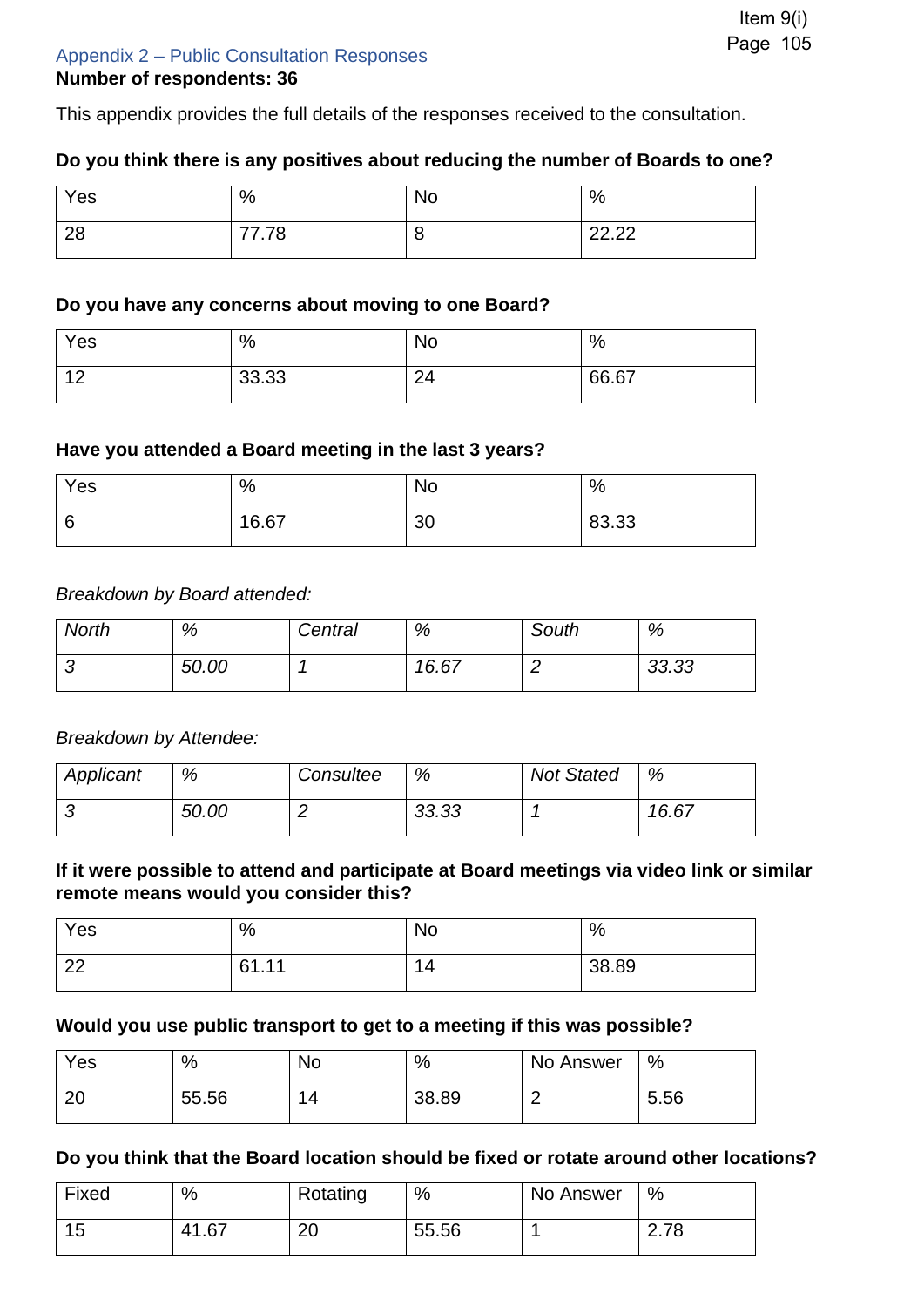## **Do you have any suggestions for where meetings could be held so that they are accessible for all across Aberdeenshire?**

Overall suggestions made: 18

*Breakdown:* 

Suggestions specifying place names: 15

| <b>Named Place</b> | Number | %     |
|--------------------|--------|-------|
| Aberdeen           | 3      | 20.00 |
| Inverurie          | 6      | 40.00 |
| Peterhead          | 2      | 13.33 |
| Various            | 4      | 26.67 |

Suggestions specifying type of building: 8

| Type of Building     | <b>Number</b> | %     |
|----------------------|---------------|-------|
| <b>Council Owned</b> | 4             | 50.00 |
| Other                | 4             | 50.00 |

**Do you think that there should be member representation on a new Board from all areas within Aberdeenshire?** 

| Yes | %     | <b>No</b> | %    |
|-----|-------|-----------|------|
| 33  | 91.67 | w         | 8.33 |

#### **Responses**

## **Do you think there is any positives about reducing the number of Boards to one?**

| # | Yes | <b>No</b> | <b>Comments Made</b>                                                                                                                                                                                                       |
|---|-----|-----------|----------------------------------------------------------------------------------------------------------------------------------------------------------------------------------------------------------------------------|
|   | X   |           | Better use of resources.                                                                                                                                                                                                   |
|   | X   |           | Consistent policy across Aberdeenshire, should also<br>have savings in expenditure and expenses.                                                                                                                           |
|   | X   |           | As a Director and past president of the AB&K LTA we<br>requested this takes place as the 2005 Act was being<br>implemented but the Board wasn't interested. Maybe<br>it's good to listen sometimes and save money as well. |
|   | X   |           | A consistent approach through the whole of<br>Aberdeenshire.                                                                                                                                                               |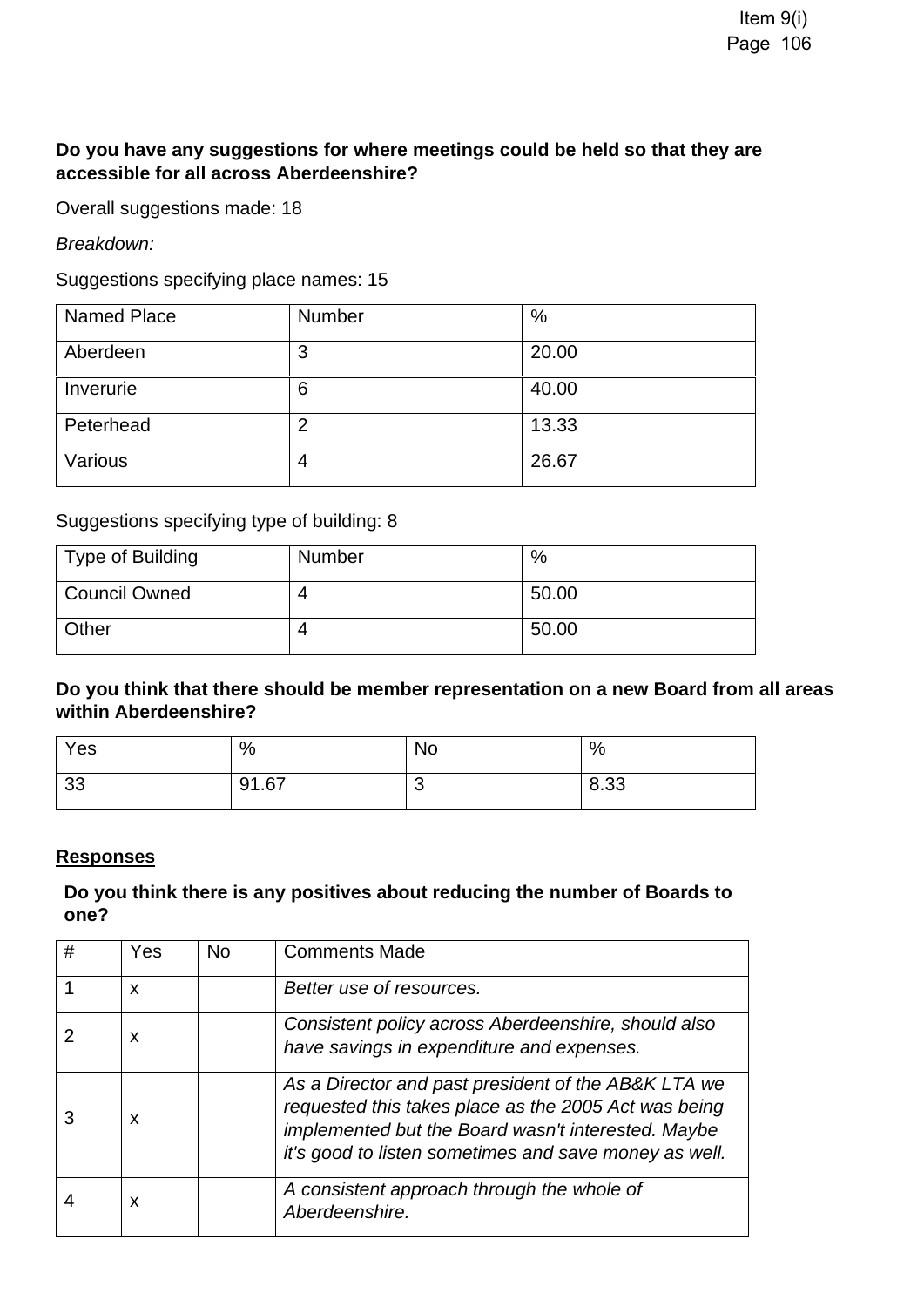| 5              |              | X | <del>Pa</del> ge 107<br>It is basically done as one Board in Stonehaven now.<br>Everything has to be sent to Stonehaven.                                                                                                                                                                       |
|----------------|--------------|---|------------------------------------------------------------------------------------------------------------------------------------------------------------------------------------------------------------------------------------------------------------------------------------------------|
| 6              | X            |   | Simplified approach for all.                                                                                                                                                                                                                                                                   |
| $\overline{7}$ | $\mathsf{x}$ |   | It could be streamlines as far as paperwork etc. goes.                                                                                                                                                                                                                                         |
| 8              | X            |   | My business attends Highland Games within two<br>boards, and it would be easier to apply to only one and<br>have one point of contact.                                                                                                                                                         |
| 9              | X            |   | No inconsistencies between Boards.                                                                                                                                                                                                                                                             |
| 10             | X            |   | Consistency across the whole Aberdeenshire area in<br>approach and decision making by the Board; One<br>Statement of Licensing Policy which will again provide<br>consistency across a whole Board area. Ease of<br>communication with the Board.                                              |
| 11             | X            |   | More potential for consistent decision making and<br>potential for less travel for council officers attending<br>boards.                                                                                                                                                                       |
| 12             |              | X | Aberdeenshire is a massive area with distinct<br>communities that differ from one another, this needs<br>local knowledge. Plenty of people from Aberdeen have<br>never set foot in Peterhead or Banff and do not know<br>the local environment to be able to judge what is<br>suitable or not. |
| 13             | X            |   |                                                                                                                                                                                                                                                                                                |
| 14             | X            |   | Same policies throughout. Dealing with one team<br>rather than three.                                                                                                                                                                                                                          |
| 15             | X            |   | Reduced potential for "rogue" decisions to be made in<br>a particular area. Whilst local decisions and<br>accountability are important, the principle of One<br>Aberdeenshire should also stand. One Board would<br>make economical sense, and potentially bring savings<br>to the Council.    |
| 16             | X            |   | Cost savings and consistency of decision making.                                                                                                                                                                                                                                               |
| 17             | X            |   | Consistency of decision making.                                                                                                                                                                                                                                                                |
| 18             | X            |   |                                                                                                                                                                                                                                                                                                |
| 19             |              | x | Lack of local focus. No clear cost savings due to travel<br>to a central location. Overburdened in admin at single<br>location.                                                                                                                                                                |
| 20             | X            |   | It would seem sensible to streamline the whole system<br>for Aberdeenshire thus reducing costs.                                                                                                                                                                                                |
| 21             |              | X |                                                                                                                                                                                                                                                                                                |
|                |              |   |                                                                                                                                                                                                                                                                                                |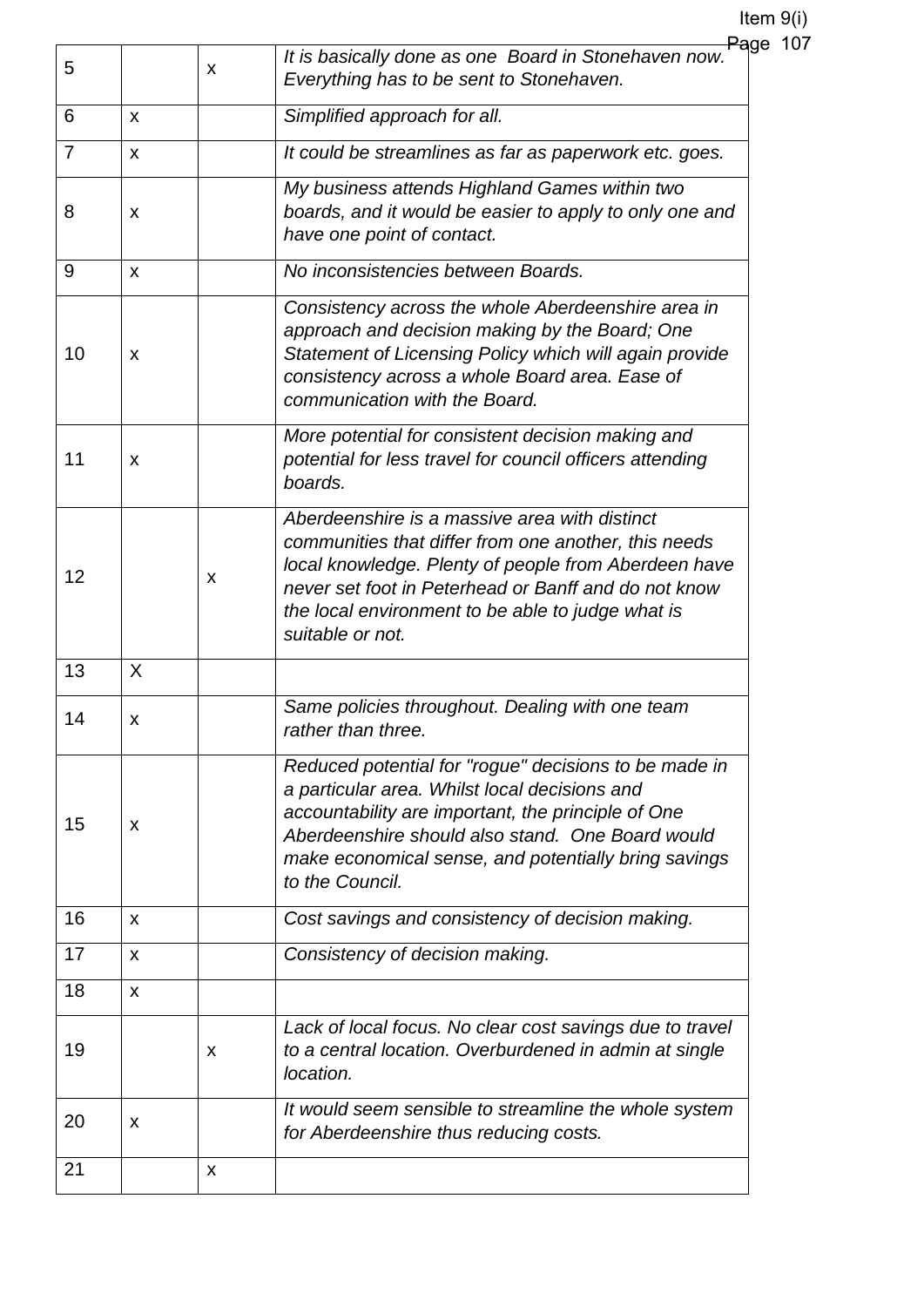Item 9(i)  $pe$  108

| 22<br>x | <del>Pa</del> g<br>Represent the ethos of One Aberdeenshire and also<br>providing consistency to applying policy and<br>procedures.<br>Less travel, less messing about.                                                                                                                                                                                      |
|---------|--------------------------------------------------------------------------------------------------------------------------------------------------------------------------------------------------------------------------------------------------------------------------------------------------------------------------------------------------------------|
|         |                                                                                                                                                                                                                                                                                                                                                              |
| 23<br>X |                                                                                                                                                                                                                                                                                                                                                              |
| 24<br>X |                                                                                                                                                                                                                                                                                                                                                              |
| 25<br>X |                                                                                                                                                                                                                                                                                                                                                              |
| 26<br>X | Cut down amount of councillors required on Licensing<br>Board reducing expenses. One board, one set of rules.                                                                                                                                                                                                                                                |
| 27<br>X |                                                                                                                                                                                                                                                                                                                                                              |
| 28<br>X | Easier to deal with 1 Board.                                                                                                                                                                                                                                                                                                                                 |
| 29<br>X | Cost and efficiency.                                                                                                                                                                                                                                                                                                                                         |
| 30<br>X | Unless the number of staff remains the same, there will<br>be added pressure.                                                                                                                                                                                                                                                                                |
| 31<br>X |                                                                                                                                                                                                                                                                                                                                                              |
| 32<br>X | Local services are familiar with the area, a board that<br>sits and combines all areas can't possibly be fair and<br>unbiased to all parties. Local area boards know their<br>own patch as it were some situations may be unique to<br>one area. The rules apply to all areas however local<br>knowledge is ultimately helpful in making final<br>decisions. |
| 33<br>X | All areas following same guidelines.                                                                                                                                                                                                                                                                                                                         |
| 34<br>X | Less bureaucracy. Greater alignment.                                                                                                                                                                                                                                                                                                                         |
| 35<br>X | A pragmatic and streamlined approach.                                                                                                                                                                                                                                                                                                                        |
| 36<br>X | So, all areas are making same decisions.                                                                                                                                                                                                                                                                                                                     |

## **Do you have any concerns about moving to one Board?**

| #              | Yes | <b>No</b>                 | <b>Comments Made</b>                                                                                                                                              |
|----------------|-----|---------------------------|-------------------------------------------------------------------------------------------------------------------------------------------------------------------|
|                |     | X                         | Makes sense.                                                                                                                                                      |
| $\overline{2}$ |     | $\boldsymbol{\mathsf{x}}$ | No comments.                                                                                                                                                      |
|                |     | X                         | There is no justification in having three, with I might add<br>differing policies. Policy should be standard in the whole<br>of Scotland let alone Aberdeenshire. |
| 4              |     | X                         |                                                                                                                                                                   |
| 5              | x   |                           | If moving to one board means less people working on<br>the processing of licences, then I do have concerns.<br>Licences take a long time to process as it is.     |
| 6              |     | X                         |                                                                                                                                                                   |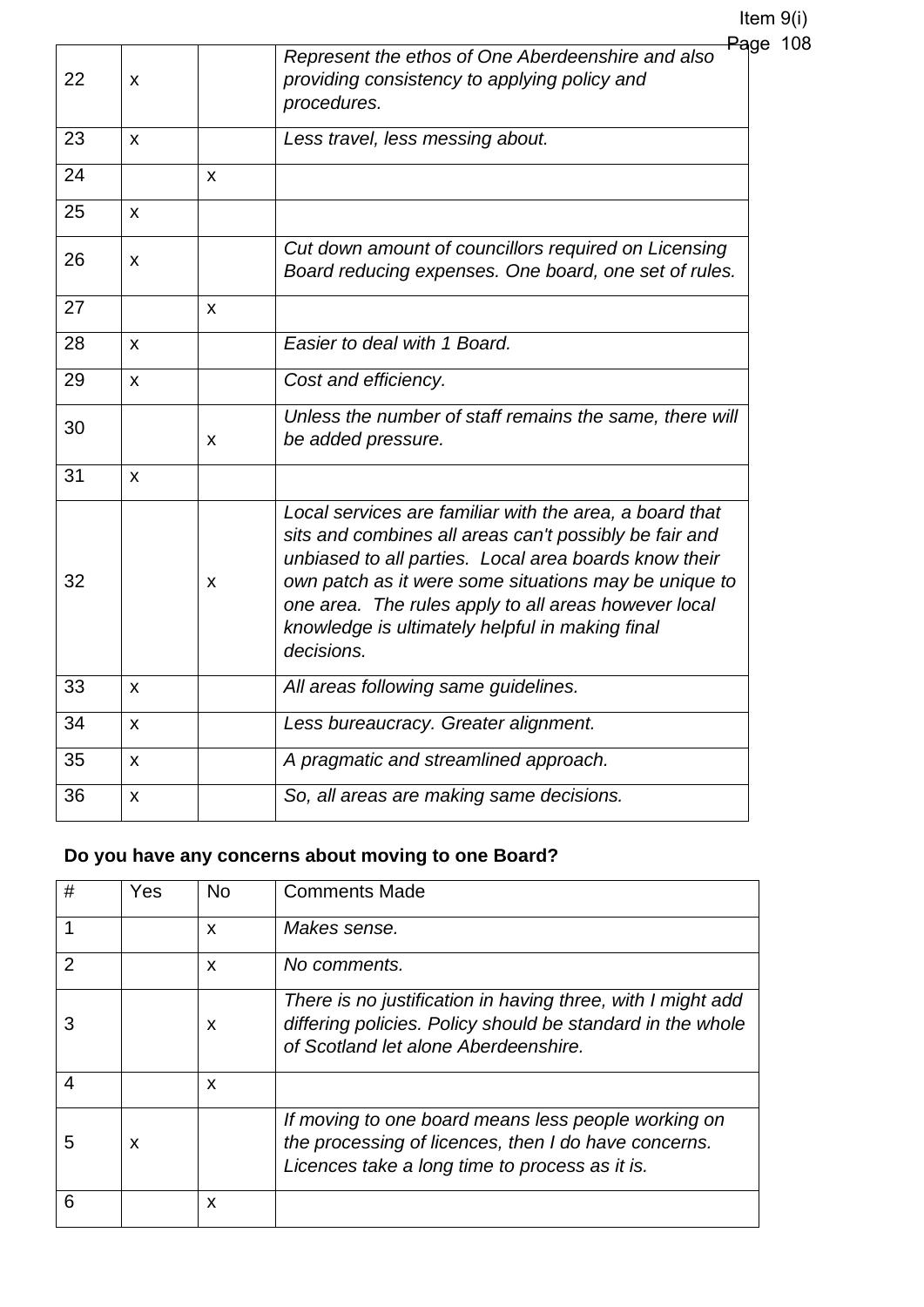|    |   |   | <del>Pag</del> e                                                                                                                                                                                                                                                                                                                                                                                                                    |
|----|---|---|-------------------------------------------------------------------------------------------------------------------------------------------------------------------------------------------------------------------------------------------------------------------------------------------------------------------------------------------------------------------------------------------------------------------------------------|
| 7  | X |   | Aberdeenshire is a very large area and I would worry<br>that personnel would be lost.                                                                                                                                                                                                                                                                                                                                               |
| 8  |   | X | No comments.                                                                                                                                                                                                                                                                                                                                                                                                                        |
| 9  | X |   | We have first rate service and help currently would this<br>decrease?                                                                                                                                                                                                                                                                                                                                                               |
| 10 |   | X | Should result in greater consistency.                                                                                                                                                                                                                                                                                                                                                                                               |
| 11 |   | X |                                                                                                                                                                                                                                                                                                                                                                                                                                     |
| 12 | x |   | As before these decisions should be taken locally by<br>people living in and with the knowledge of the immediate<br>area and what is suitable for it.                                                                                                                                                                                                                                                                               |
| 13 |   | X |                                                                                                                                                                                                                                                                                                                                                                                                                                     |
| 14 |   | X |                                                                                                                                                                                                                                                                                                                                                                                                                                     |
| 15 |   | X |                                                                                                                                                                                                                                                                                                                                                                                                                                     |
| 16 |   | X | Providing the Board is made up of elected members<br>from across Aberdeenshire.                                                                                                                                                                                                                                                                                                                                                     |
| 17 |   | X | The checks & balances will still be there as the board's<br>work is governed by statute.                                                                                                                                                                                                                                                                                                                                            |
| 18 | X |   |                                                                                                                                                                                                                                                                                                                                                                                                                                     |
| 19 | X |   | Lack of local knowledge and accountability. Lack of<br>proper oversight. System becomes a rubber stamp<br>exercise. The current use of a pro forma "plan" already<br>leads to a tick box process by the applicants. They tick<br>all the boxes whether relevant to the actual facility or not<br>(see for example Hampton by Hilton in Elrick).<br>Applications filled out by lawyers rather than actual<br>managers of facilities. |
| 20 |   | X | Centralisation would cut costs.                                                                                                                                                                                                                                                                                                                                                                                                     |
| 21 |   | X |                                                                                                                                                                                                                                                                                                                                                                                                                                     |
| 22 |   | X | As per the reasons provided in question 1.                                                                                                                                                                                                                                                                                                                                                                                          |
| 23 |   | X |                                                                                                                                                                                                                                                                                                                                                                                                                                     |
| 24 | X |   | Aberdeenshire is such a vast area, better to have<br>councillors that know the area make decisions locally.                                                                                                                                                                                                                                                                                                                         |
| 25 |   | X |                                                                                                                                                                                                                                                                                                                                                                                                                                     |
| 26 |   | X |                                                                                                                                                                                                                                                                                                                                                                                                                                     |
| 27 | X |   | Different regulations for areas.                                                                                                                                                                                                                                                                                                                                                                                                    |
| 28 |   | X |                                                                                                                                                                                                                                                                                                                                                                                                                                     |
| 29 |   | X | Centralisation is good.                                                                                                                                                                                                                                                                                                                                                                                                             |
| 30 | X |   | Too much pressure on remaining staff.                                                                                                                                                                                                                                                                                                                                                                                               |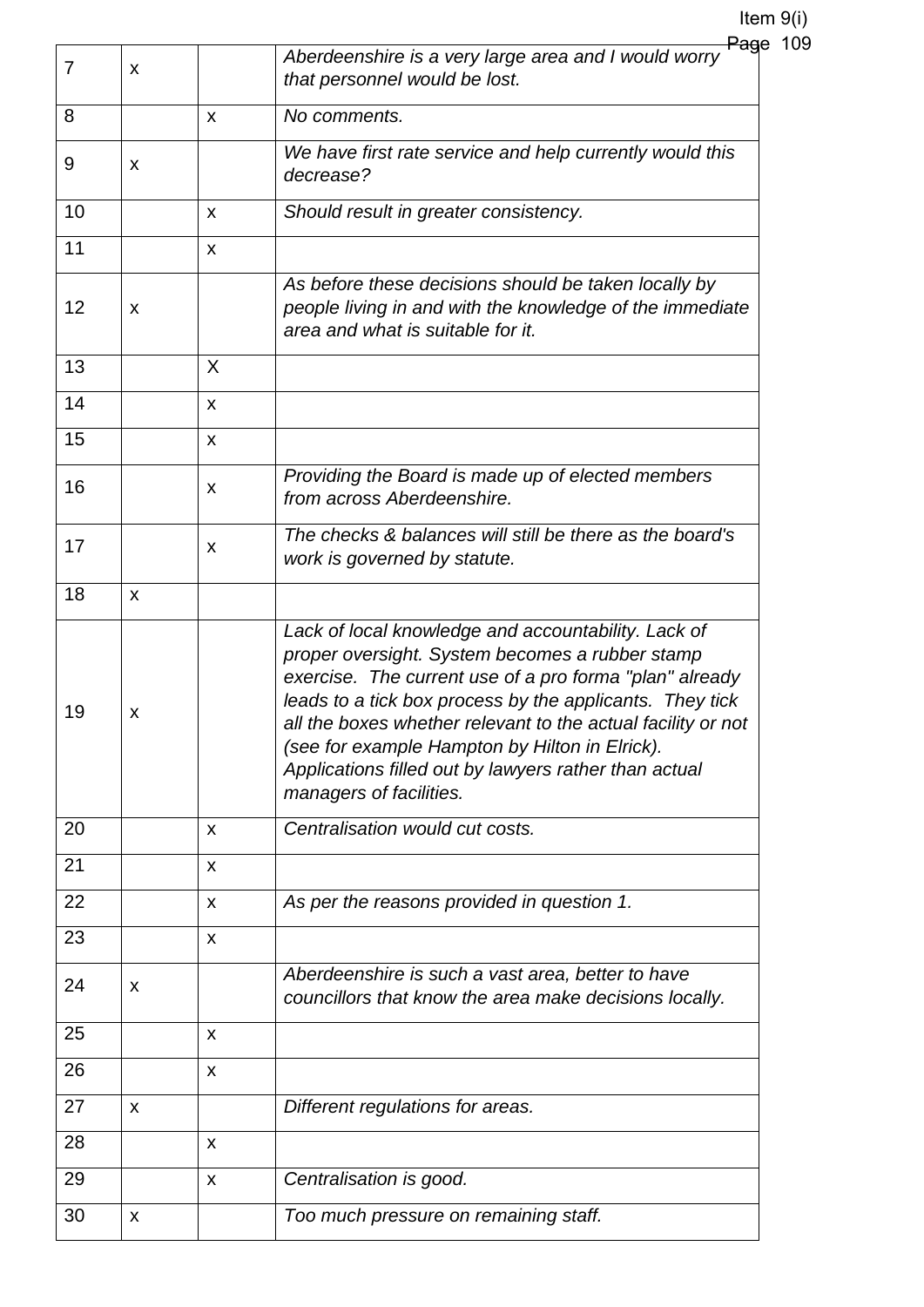Item 9(i) Page 110

| 31 |   | X |                                                                                                                                                                                                                                  |
|----|---|---|----------------------------------------------------------------------------------------------------------------------------------------------------------------------------------------------------------------------------------|
| 32 | X |   | Inability to respond adequately to questions complaints<br>queries etc. in a timely manner. Also, as previous<br>question.                                                                                                       |
| 33 | X |   | This may reduce some aspect permitted.                                                                                                                                                                                           |
| 34 | X |   | There should be no redaction in service. This includes<br>the need for the forum to be representative of the whole<br>of Aberdeenshire, and not just those based within South,<br>Central or North. All needs to be represented. |
| 35 |   | X |                                                                                                                                                                                                                                  |
| 36 |   | X |                                                                                                                                                                                                                                  |

## **If it were possible to attend and participate at Board meetings via video link or similar remote means would you consider this?**

| #              | Yes                     | <b>No</b>                 | <b>Comments Made</b>                                                                                           |
|----------------|-------------------------|---------------------------|----------------------------------------------------------------------------------------------------------------|
| 1              | X                       |                           | It is quite common nowadays to use these methods.                                                              |
| $\overline{2}$ |                         | $\mathsf{x}$              |                                                                                                                |
| 3              |                         | $\pmb{\mathsf{X}}$        | I somehow don't think some of the remoter sites would<br>agree to this e.g. internet connection is still poor. |
| 4              | $\pmb{\mathsf{X}}$      |                           |                                                                                                                |
| 5              | X                       |                           |                                                                                                                |
| 6              | $\pmb{\times}$          |                           |                                                                                                                |
| 7              | $\mathsf{X}$            |                           |                                                                                                                |
| 8              | $\mathsf{x}$            |                           |                                                                                                                |
| 9              |                         | $\pmb{\mathsf{X}}$        |                                                                                                                |
| 10             | $\pmb{\mathsf{X}}$      |                           |                                                                                                                |
| 11             | X                       |                           |                                                                                                                |
| 12             |                         | $\pmb{\times}$            |                                                                                                                |
| 13             | $\mathsf{\overline{X}}$ |                           |                                                                                                                |
| 14             | $\mathsf{x}$            |                           |                                                                                                                |
| 15             |                         | $\boldsymbol{\mathsf{x}}$ | N/A                                                                                                            |
| 16             | $\pmb{\mathsf{X}}$      |                           |                                                                                                                |
| 17             | X                       |                           | It is a logical extension of modernising delivery of local<br>democracy.                                       |
| 18             | $\mathsf{x}$            |                           |                                                                                                                |
| 19             | X                       |                           |                                                                                                                |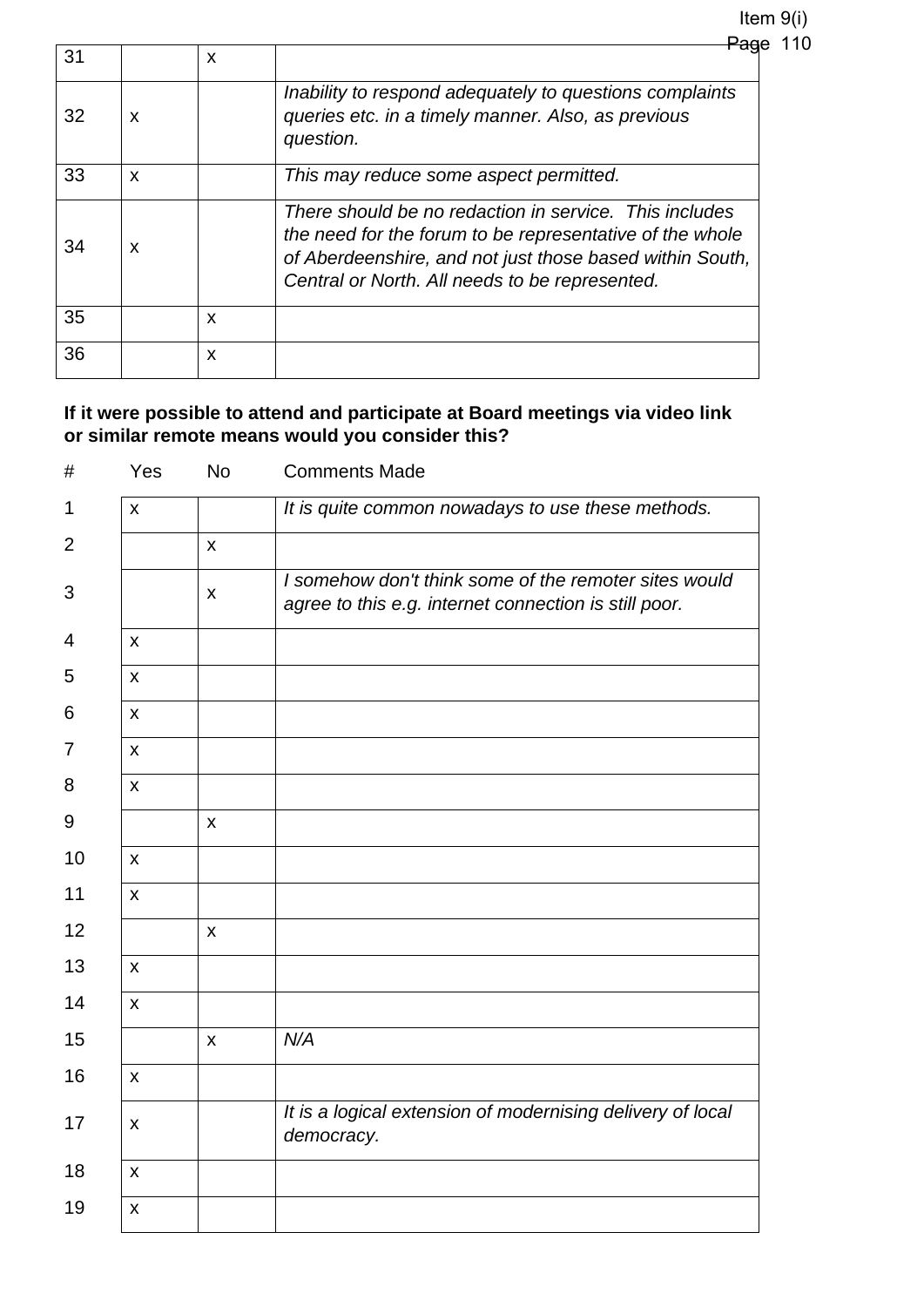|    |                           |                | Page                                                                                |
|----|---------------------------|----------------|-------------------------------------------------------------------------------------|
| 20 | $\boldsymbol{\mathsf{x}}$ |                | If it were necessary for me to attend the meeting, then<br>this would be an option. |
| 21 |                           | $\mathsf{x}$   |                                                                                     |
| 22 | X                         |                | Reduce the individual carbon footprints and to minimise<br>unnecessary travel.      |
| 23 |                           | X              |                                                                                     |
| 24 |                           | $\pmb{\times}$ |                                                                                     |
| 25 | $\mathsf{x}$              |                |                                                                                     |
| 26 | $\boldsymbol{\mathsf{X}}$ |                |                                                                                     |
| 27 |                           | X              |                                                                                     |
| 28 |                           | X              |                                                                                     |
| 29 |                           | X              |                                                                                     |
| 30 |                           | $\mathsf{x}$   |                                                                                     |
| 31 | $\boldsymbol{\mathsf{X}}$ |                |                                                                                     |
| 32 |                           | $\mathsf{x}$   |                                                                                     |
| 33 | $\boldsymbol{\mathsf{X}}$ |                | Depending on availability.                                                          |
| 34 | X                         |                |                                                                                     |
| 35 |                           | $\pmb{\times}$ |                                                                                     |
| 36 | X                         |                |                                                                                     |
|    |                           |                |                                                                                     |

## **Would you use public transport to get to a meeting if this was possible?**

| #               | Yes                | <b>No</b>          | <b>Comments Made</b> |
|-----------------|--------------------|--------------------|----------------------|
| $\mathbf 1$     |                    | $\pmb{\times}$     |                      |
| $\overline{2}$  |                    |                    | No answer specified. |
| 3               | $\pmb{\mathsf{X}}$ |                    |                      |
| $\overline{4}$  |                    |                    | No answer specified. |
| 5               |                    | $\pmb{\mathsf{X}}$ |                      |
| $6\phantom{1}6$ |                    | $\pmb{\mathsf{X}}$ |                      |
| $\overline{7}$  |                    | $\pmb{\times}$     |                      |
| 8               |                    | $\pmb{\times}$     |                      |
| $9\,$           |                    | $\mathsf{x}$       |                      |
| 10              | $\pmb{\mathsf{X}}$ |                    |                      |
| 11              | $\mathsf{X}$       |                    |                      |
| 12              | $\pmb{\mathsf{X}}$ |                    |                      |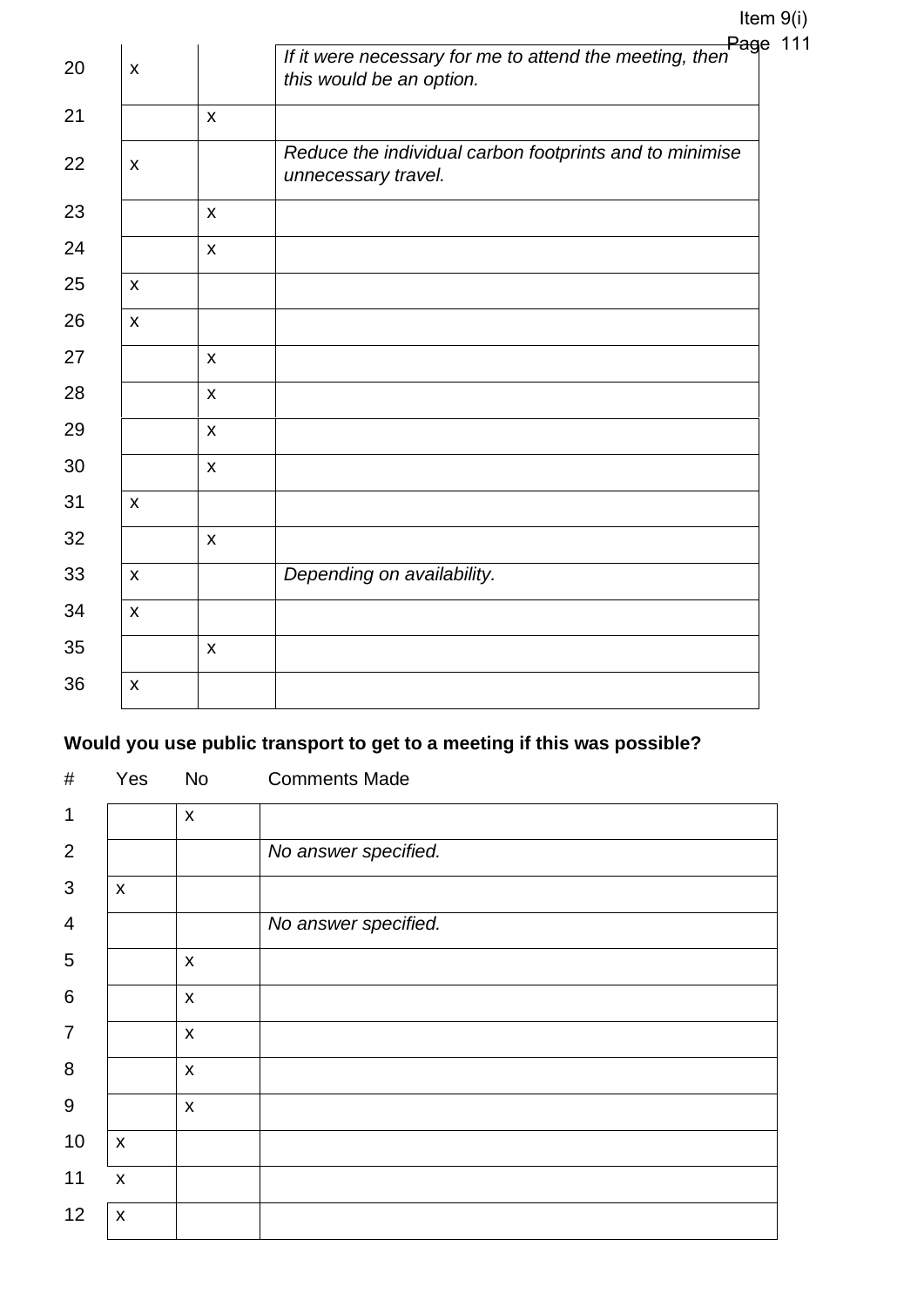| $13$       |                           | $\pmb{\mathsf{X}}$ | <del>Page ∣</del> |
|------------|---------------------------|--------------------|-------------------|
|            |                           |                    |                   |
| 14         | $\boldsymbol{\mathsf{X}}$ |                    |                   |
| $15$       | $\pmb{\mathsf{X}}$        |                    |                   |
| $16$       | $\pmb{\mathsf{X}}$        |                    |                   |
| $17$       | $\pmb{\mathsf{X}}$        |                    |                   |
| $18$       | $\pmb{\mathsf{X}}$        |                    |                   |
| $19$       | $\pmb{\mathsf{X}}$        |                    |                   |
| $20\,$     |                           | $\pmb{\mathsf{X}}$ |                   |
| 21         |                           | $\pmb{\mathsf{X}}$ |                   |
| $22\,$     |                           | $\pmb{\mathsf{X}}$ |                   |
| 23         | $\pmb{\mathsf{X}}$        |                    |                   |
| 24         |                           | $\pmb{\mathsf{X}}$ |                   |
| 25         |                           | $\pmb{\mathsf{X}}$ |                   |
| $26\,$     | $\pmb{\mathsf{X}}$        |                    |                   |
| $27\,$     |                           | $\pmb{\mathsf{X}}$ |                   |
| ${\bf 28}$ | $\pmb{\mathsf{X}}$        |                    |                   |
| 29         | $\pmb{\mathsf{X}}$        |                    |                   |
| $30\,$     | $\pmb{\mathsf{X}}$        |                    |                   |
| 31         | $\pmb{\mathsf{X}}$        |                    |                   |
| $32\,$     | $\pmb{\mathsf{X}}$        |                    |                   |
| 33         |                           | $\pmb{\mathsf{X}}$ |                   |
| 34         |                           | $\pmb{\mathsf{X}}$ |                   |
| 35         | $\pmb{\mathsf{X}}$        |                    |                   |
| 36         |                           | $\pmb{\mathsf{X}}$ |                   |
|            |                           |                    |                   |

## **Do you think that the Board location should be fixed or rotate around other locations?**

# Fixed Rotating Comments Made

|                | X |   | It shouldn't make any difference once formed as one group.                        |
|----------------|---|---|-----------------------------------------------------------------------------------|
| 2              |   | X |                                                                                   |
| 3              | x |   | By rotating you are just introducing extra cost.<br>Aberdeenshire isn't that big! |
| $\overline{4}$ | x |   |                                                                                   |
| 5              |   | X |                                                                                   |
| 6              | X |   |                                                                                   |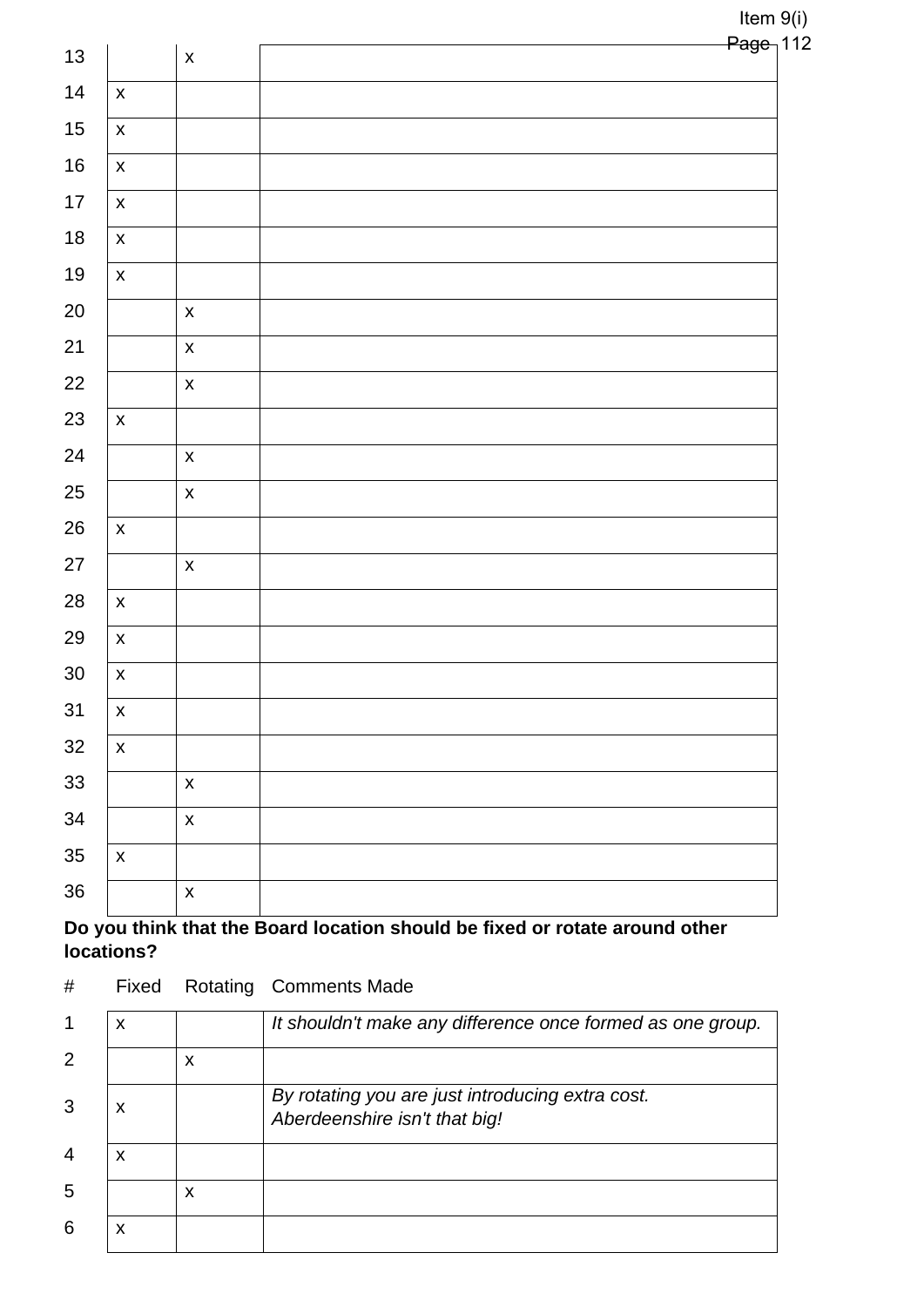## Item 9(i)  $Page<sub>1</sub>113$

|                    | $\pmb{\mathsf{X}}$        | <del>rayc</del>                                                                                                            |
|--------------------|---------------------------|----------------------------------------------------------------------------------------------------------------------------|
| $\mathsf{X}$       |                           | In a central area would be great.                                                                                          |
|                    |                           | Unsure.                                                                                                                    |
| $\pmb{\mathsf{X}}$ |                           |                                                                                                                            |
| X                  |                           |                                                                                                                            |
|                    | $\boldsymbol{\mathsf{X}}$ |                                                                                                                            |
|                    | $\mathsf{x}$              |                                                                                                                            |
| $\mathsf{x}$       |                           |                                                                                                                            |
| $\pmb{\mathsf{X}}$ |                           |                                                                                                                            |
|                    | X                         |                                                                                                                            |
|                    | X                         | Again, helps bring "democracy" to everyone, particularly if<br>only one board is the result of the consultation.           |
|                    | X                         |                                                                                                                            |
|                    | X                         | Needs to get round the communities and see the lie of the<br>land. Must meet locals.                                       |
| $\mathsf{x}$       |                           | A central could be agreed and fixed.                                                                                       |
|                    | $\boldsymbol{\mathsf{X}}$ |                                                                                                                            |
|                    | X                         | This would then support the one licensing board but have<br>local member representation.                                   |
|                    | X                         |                                                                                                                            |
| X                  |                           |                                                                                                                            |
|                    | X                         |                                                                                                                            |
| $\pmb{\mathsf{X}}$ |                           |                                                                                                                            |
|                    | X                         |                                                                                                                            |
| $\pmb{\mathsf{X}}$ |                           |                                                                                                                            |
| $\pmb{\mathsf{X}}$ |                           |                                                                                                                            |
|                    | X                         |                                                                                                                            |
|                    | X                         |                                                                                                                            |
|                    | X                         |                                                                                                                            |
|                    | X                         |                                                                                                                            |
|                    | $\pmb{\times}$            |                                                                                                                            |
|                    | X                         | Rotating is especially important to allow all those within<br>Aberdeenshire to attend, as this is a massive area to cover. |
| X                  |                           |                                                                                                                            |
|                    |                           |                                                                                                                            |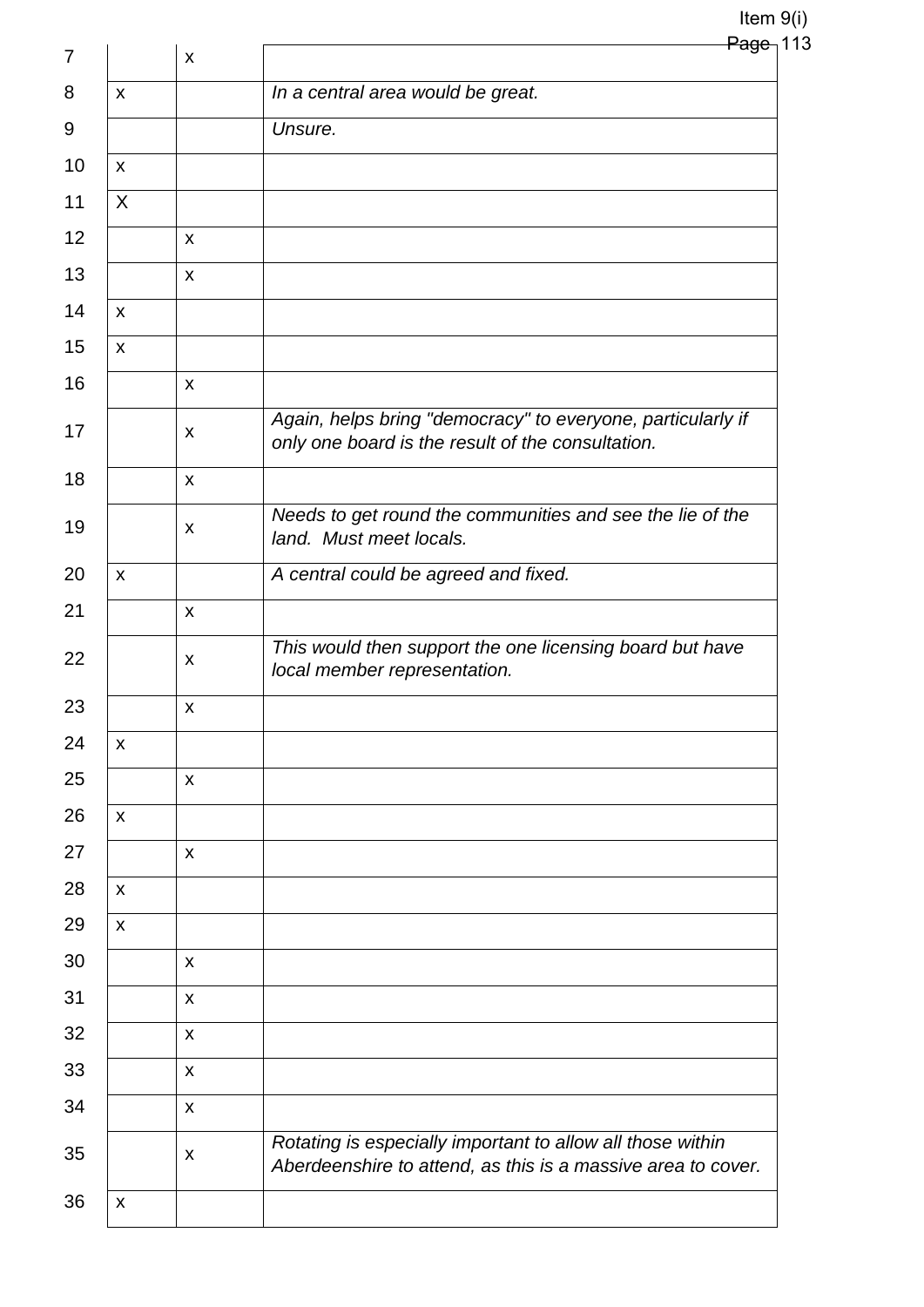#### **Do you have any suggestions for where meetings could be held so that they are accessible for all across Aberdeenshire?**  Page 114

| #              | Yes                       | No                 | <b>Comments Made</b>                                                                                                                        |  |
|----------------|---------------------------|--------------------|---------------------------------------------------------------------------------------------------------------------------------------------|--|
| 1              |                           | X                  |                                                                                                                                             |  |
| $\overline{2}$ | x                         |                    | Perhaps rotating between a central point in each of the<br>three previous areas covered?                                                    |  |
| 3              | X                         |                    | Probably Inverurie is as central as anywhere.                                                                                               |  |
| 4              | X                         |                    | Inverurie.                                                                                                                                  |  |
| 5              | x                         |                    | <i>Inverurie.</i>                                                                                                                           |  |
| 6              |                           | $\pmb{\mathsf{X}}$ |                                                                                                                                             |  |
| 7              |                           | X                  |                                                                                                                                             |  |
| 8              | $\pmb{\times}$            |                    | Council offices in Aberdeen.                                                                                                                |  |
| 9              |                           | X                  |                                                                                                                                             |  |
| 10             |                           | X                  |                                                                                                                                             |  |
| 11             |                           | X                  |                                                                                                                                             |  |
| 12             |                           | X                  |                                                                                                                                             |  |
| 13             |                           | X                  |                                                                                                                                             |  |
| 14             | X                         |                    | Peterhead.                                                                                                                                  |  |
| 15             | X                         |                    | Woodhill.                                                                                                                                   |  |
| 16             | X                         |                    | Various locations across Aberdeenshire that are easily<br>accessible by public transport.                                                   |  |
| 17             |                           | X.                 | I only have limited knowledge of the facilities available in<br>your premises, particularly if they need to have modern<br>IT connectivity. |  |
| 18             |                           | $\pmb{\mathsf{X}}$ |                                                                                                                                             |  |
| 19             |                           | X                  | Local hotels, village halls, scout halls.                                                                                                   |  |
| 20             | X                         |                    | Possibly Inverurie - good public transport links.                                                                                           |  |
| 21             |                           | X                  |                                                                                                                                             |  |
| 22             | X                         |                    | At various corporate offices within Aberdeenshire.                                                                                          |  |
| 23             | $\boldsymbol{\mathsf{X}}$ |                    | Village halls where there is public transport.                                                                                              |  |
| 24             | X                         |                    | Local Council buildings e.g. Town Halls                                                                                                     |  |
| 25             | $\boldsymbol{\mathsf{X}}$ |                    | Peterhead.                                                                                                                                  |  |
| 26             | X                         |                    | Aberdeen.                                                                                                                                   |  |
| 27             |                           | $\pmb{\mathsf{X}}$ |                                                                                                                                             |  |
| 28             |                           | $\pmb{\mathsf{X}}$ |                                                                                                                                             |  |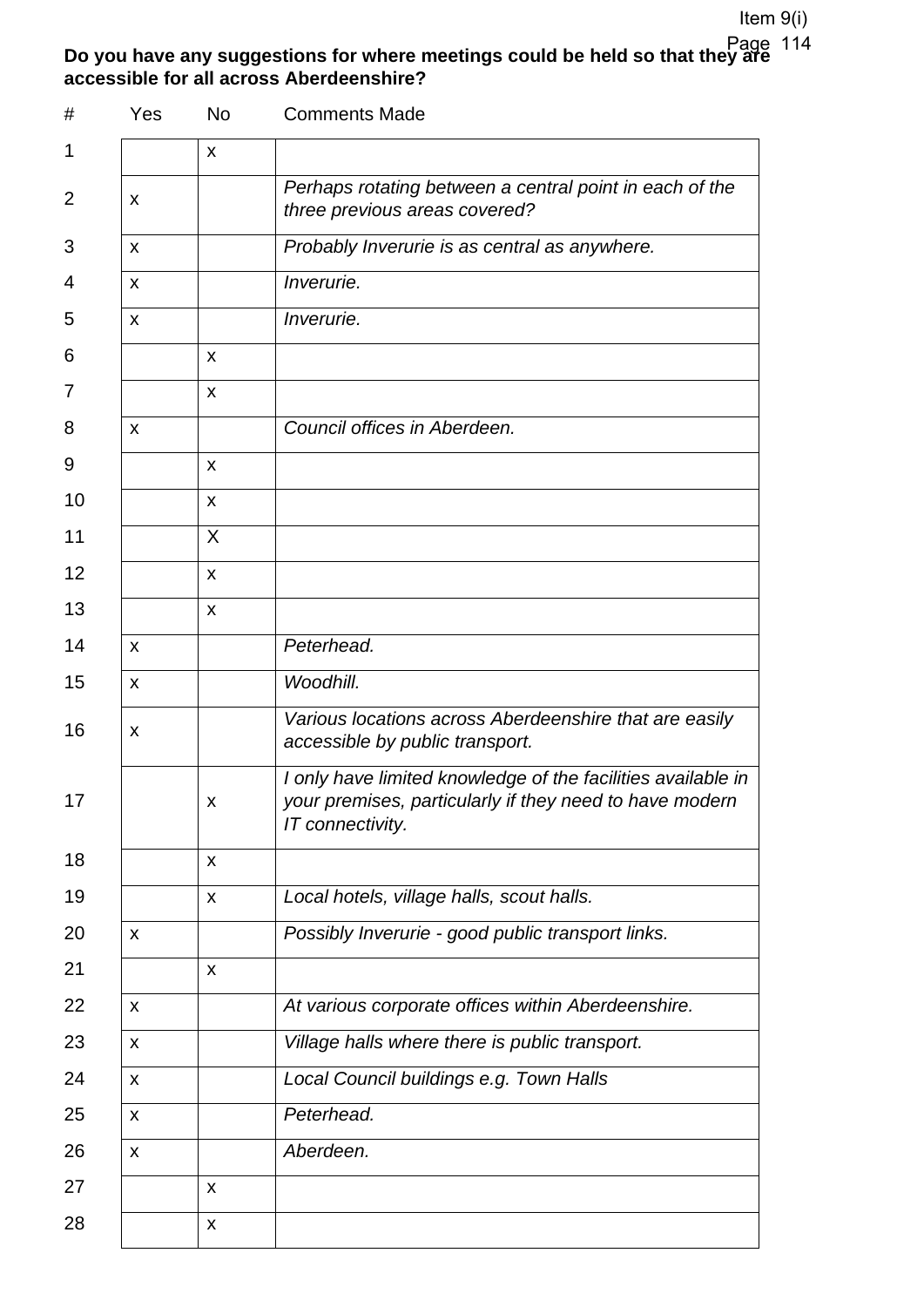| <del>Pag</del> e | 115 |  |
|------------------|-----|--|
|                  |     |  |

| 29 | X |   | ag<br>Should be held at Inverurie.                                                                         |
|----|---|---|------------------------------------------------------------------------------------------------------------|
| 30 |   | X |                                                                                                            |
| 31 |   | X |                                                                                                            |
| 32 |   | X |                                                                                                            |
| 33 | X |   | Inverurie - any council building.                                                                          |
| 34 | X |   | Community Centres, Libraries, Stonehaven, Ellon,<br>Banchory. All locations easily accessible on the AWPR. |
| 35 | X |   | Aberdeen.                                                                                                  |
| 36 |   | X |                                                                                                            |

## **Do you think that there should be member representation on a new Board from all areas within Aberdeenshire?**

| #  | Yes                | <b>No</b>      | <b>Comments Made</b>                                                           |
|----|--------------------|----------------|--------------------------------------------------------------------------------|
| 1  | $\mathsf{x}$       |                | Better democracy.                                                              |
| 2  |                    | $\mathsf{x}$   |                                                                                |
| 3  |                    | $\pmb{\times}$ | One policy should fit all.                                                     |
| 4  | $\mathsf{x}$       |                |                                                                                |
| 5  | $\mathsf{x}$       |                |                                                                                |
| 6  | $\mathsf{x}$       |                |                                                                                |
| 7  | $\mathsf{x}$       |                |                                                                                |
| 8  | $\mathsf{x}$       |                |                                                                                |
| 9  | $\mathsf{x}$       |                |                                                                                |
| 10 | $\mathsf{x}$       |                |                                                                                |
| 11 | X                  |                |                                                                                |
| 12 | $\mathsf{x}$       |                |                                                                                |
| 13 | $\mathsf{x}$       |                |                                                                                |
| 14 | $\mathsf{x}$       |                |                                                                                |
| 15 | $\mathsf{x}$       |                | It is important to ensure all areas are represented.                           |
| 16 | $\pmb{\mathsf{X}}$ |                | These should be elected representatives, not political<br>appointees.          |
| 17 | X                  |                | Again, to help ensure consistency and "democracy"<br>being seen to being done. |
| 18 | $\mathsf{x}$       |                |                                                                                |
| 19 | $\pmb{\mathsf{X}}$ |                | Need knowledge of local issues from everywhere.                                |
|    |                    |                |                                                                                |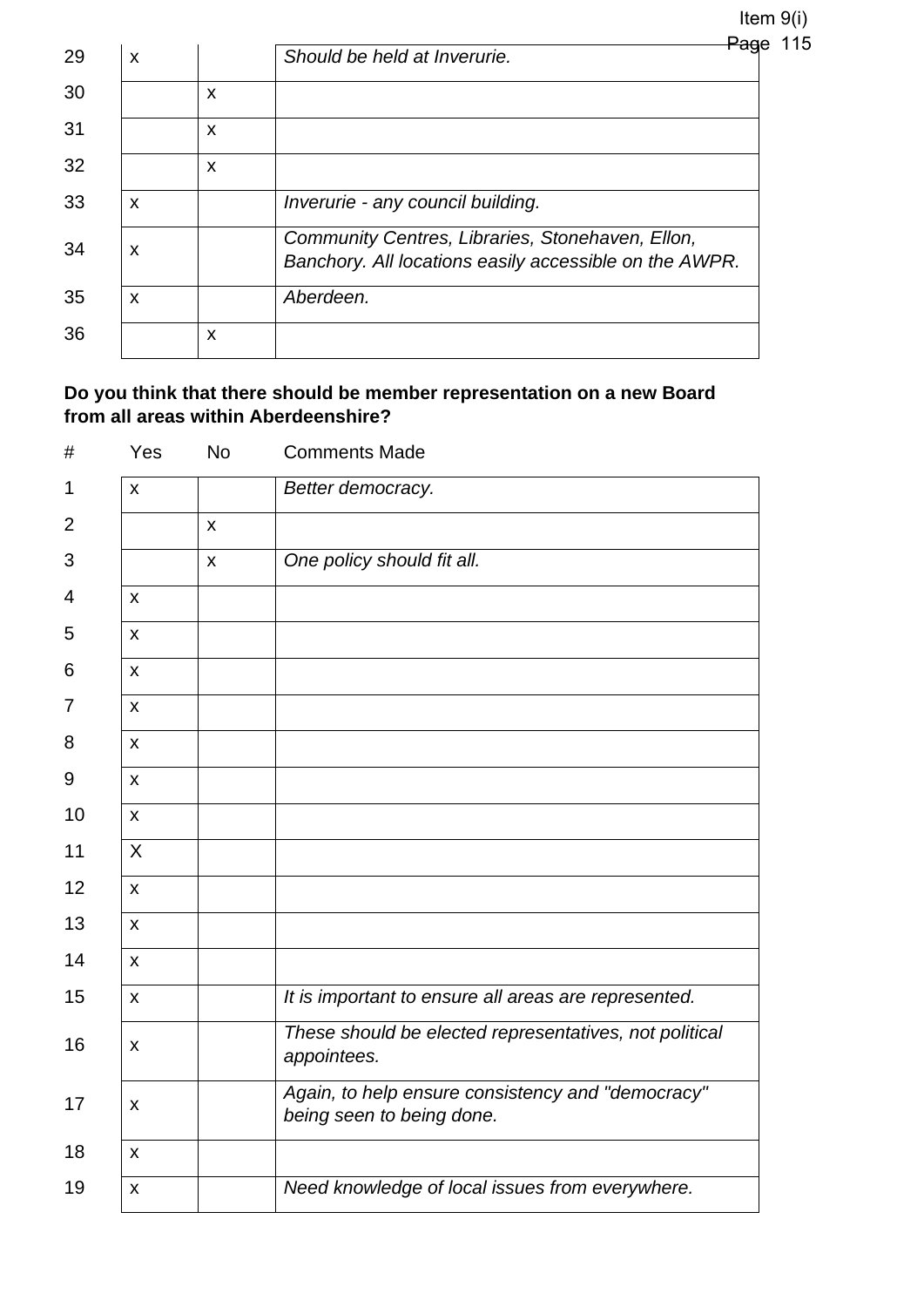|    |                           |              | They would have knowledge of the premises in their                                         | Page 116 |
|----|---------------------------|--------------|--------------------------------------------------------------------------------------------|----------|
| 20 | $\boldsymbol{\mathsf{X}}$ |              | area.                                                                                      |          |
| 21 | $\mathsf{x}$              |              |                                                                                            |          |
| 22 | $\mathsf{x}$              |              | As mentioned above.                                                                        |          |
| 23 | $\mathsf{x}$              |              |                                                                                            |          |
| 24 | $\mathsf{x}$              |              |                                                                                            |          |
| 25 | $\mathsf{x}$              |              |                                                                                            |          |
| 26 | $\mathsf{x}$              |              |                                                                                            |          |
| 27 | $\mathsf{x}$              |              |                                                                                            |          |
| 28 | $\mathsf{x}$              |              |                                                                                            |          |
| 29 | $\mathsf{x}$              |              |                                                                                            |          |
| 30 | $\mathsf{x}$              |              |                                                                                            |          |
| 31 | $\mathsf{x}$              |              |                                                                                            |          |
| 32 | $\mathsf{x}$              |              | Most definitely this is imperative.                                                        |          |
| 33 | $\mathsf{x}$              |              |                                                                                            |          |
| 34 | $\mathsf{x}$              |              | Yes, must be representative of the whole area, across<br>all three of the previous boards. |          |
| 35 |                           | $\mathsf{x}$ |                                                                                            |          |
| 36 | $\mathsf{x}$              |              |                                                                                            |          |
|    |                           |              |                                                                                            |          |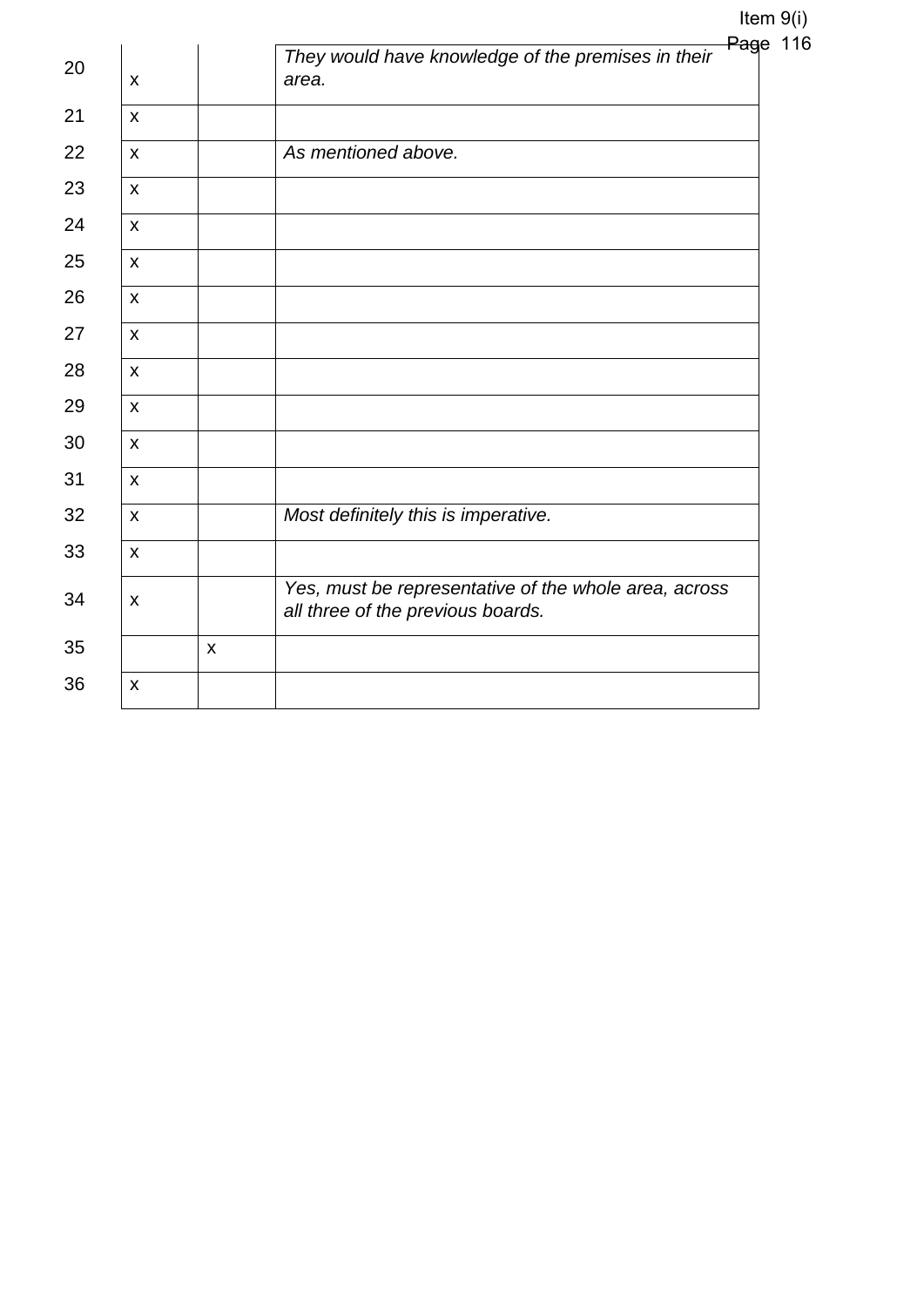

## EQUALITY IMPACT ASSESSMENT

| <b>EIA Version</b> | Date      | Author   | Changes |
|--------------------|-----------|----------|---------|
|                    | 23.1.2020 | L. Cowie |         |

| Stage 1: Title and aims of the activity ("activity" is an umbrella term covering policies, procedures, guidance and<br>decisions including those that affect services the council delivers). |                                                                              |  |  |
|----------------------------------------------------------------------------------------------------------------------------------------------------------------------------------------------|------------------------------------------------------------------------------|--|--|
| Service                                                                                                                                                                                      | <b>Business Services</b>                                                     |  |  |
| <b>Section</b>                                                                                                                                                                               | Legal and Governance, Licensing                                              |  |  |
| Title of the activity etc.                                                                                                                                                                   | Review of the Structure of the Licensing Boards in Aberdeenshire             |  |  |
| Aims and desired                                                                                                                                                                             | Considering a restructure of the Aberdeenshire Licensing Board Structure and |  |  |
| outcomes of the activity                                                                                                                                                                     | potential reduction to a single Licensing Board.                             |  |  |
| Author(s) & Title(s)                                                                                                                                                                         | Lauren Cowie, Principal Solicitor (Governance)                               |  |  |

Stage 2: List the evidence that has been used in this assessment and explain what it means in relation to the activity you are assessing. Evidence | What does it say? What does it mean? Internal data (customer satisfaction surveys; equality monitoring data; customer complaints). Data has been gathered regarding the number of hearings, volume of paper, time spent at Licensing Boards by officers and members. The data gathering means that reviewing the structure is worthwhile and that there are potential time savings and sustainability savings along with small financial savings.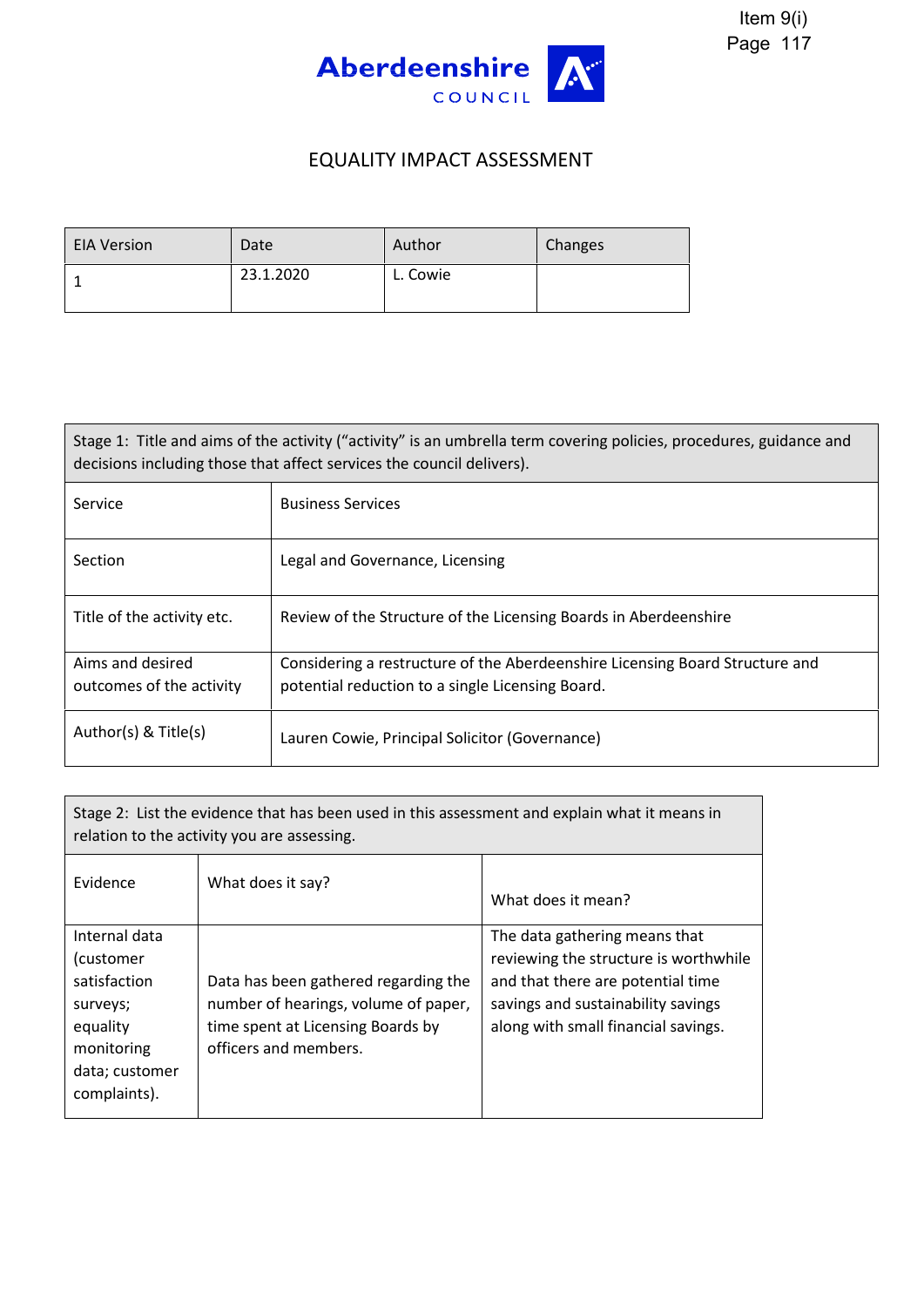Item 9(i) Page 118

| External<br>consultation<br>(partner<br>organisations,<br>community<br>groups, and<br>councils. | An external survey was published and<br>36 responses.                                                              | ayu<br>That there is public and partner<br>support for a move to one Licensing<br>Board |
|-------------------------------------------------------------------------------------------------|--------------------------------------------------------------------------------------------------------------------|-----------------------------------------------------------------------------------------|
| External data<br>(census,<br>available<br>statistics).                                          | <b>Comparison across Scotland shows</b><br>that the vast majority of local<br>authorities have one Licensing Board | That it is possible that one Board can<br>represent a whole area.                       |

| Stage 3: Evidence Gaps.                                         |    |  |  |
|-----------------------------------------------------------------|----|--|--|
| Are there any gaps in the<br>information you currently<br>hold? | No |  |  |

| Stage 4: Measures to fill the evidence gaps.            |                                                                                                                                                                                                                                                                                                                                                                                                                                                                                                                                                                |            |  |
|---------------------------------------------------------|----------------------------------------------------------------------------------------------------------------------------------------------------------------------------------------------------------------------------------------------------------------------------------------------------------------------------------------------------------------------------------------------------------------------------------------------------------------------------------------------------------------------------------------------------------------|------------|--|
| What measures will be                                   | Measures:                                                                                                                                                                                                                                                                                                                                                                                                                                                                                                                                                      | Timescale: |  |
| taken to fill the                                       |                                                                                                                                                                                                                                                                                                                                                                                                                                                                                                                                                                |            |  |
| information gaps before<br>the activity is              |                                                                                                                                                                                                                                                                                                                                                                                                                                                                                                                                                                |            |  |
| implemented? These                                      |                                                                                                                                                                                                                                                                                                                                                                                                                                                                                                                                                                |            |  |
| should be included in the<br>action plan at the back of |                                                                                                                                                                                                                                                                                                                                                                                                                                                                                                                                                                |            |  |
| this form.                                              |                                                                                                                                                                                                                                                                                                                                                                                                                                                                                                                                                                |            |  |
|                                                         |                                                                                                                                                                                                                                                                                                                                                                                                                                                                                                                                                                |            |  |
|                                                         | Stage 5: What steps can be taken to promote good relations between various groups/areas?                                                                                                                                                                                                                                                                                                                                                                                                                                                                       |            |  |
| These should be included<br>in the action plan.         | The Licensing Boards are bound by the Equalities duties in the same way that the<br>Council are. The Boards take their equalities duties seriously and contribute to the<br>Council's mainstreaming reports. Boards must take decisions on the basis of the<br>licensing objectives however they are also subject to the public sector equality duty.<br>Having one Licensing Board will allow engagement to be looked at on a wider basis<br>than currently and makes engagement easier for partners in terms of dealing with<br>one Board rather than three. |            |  |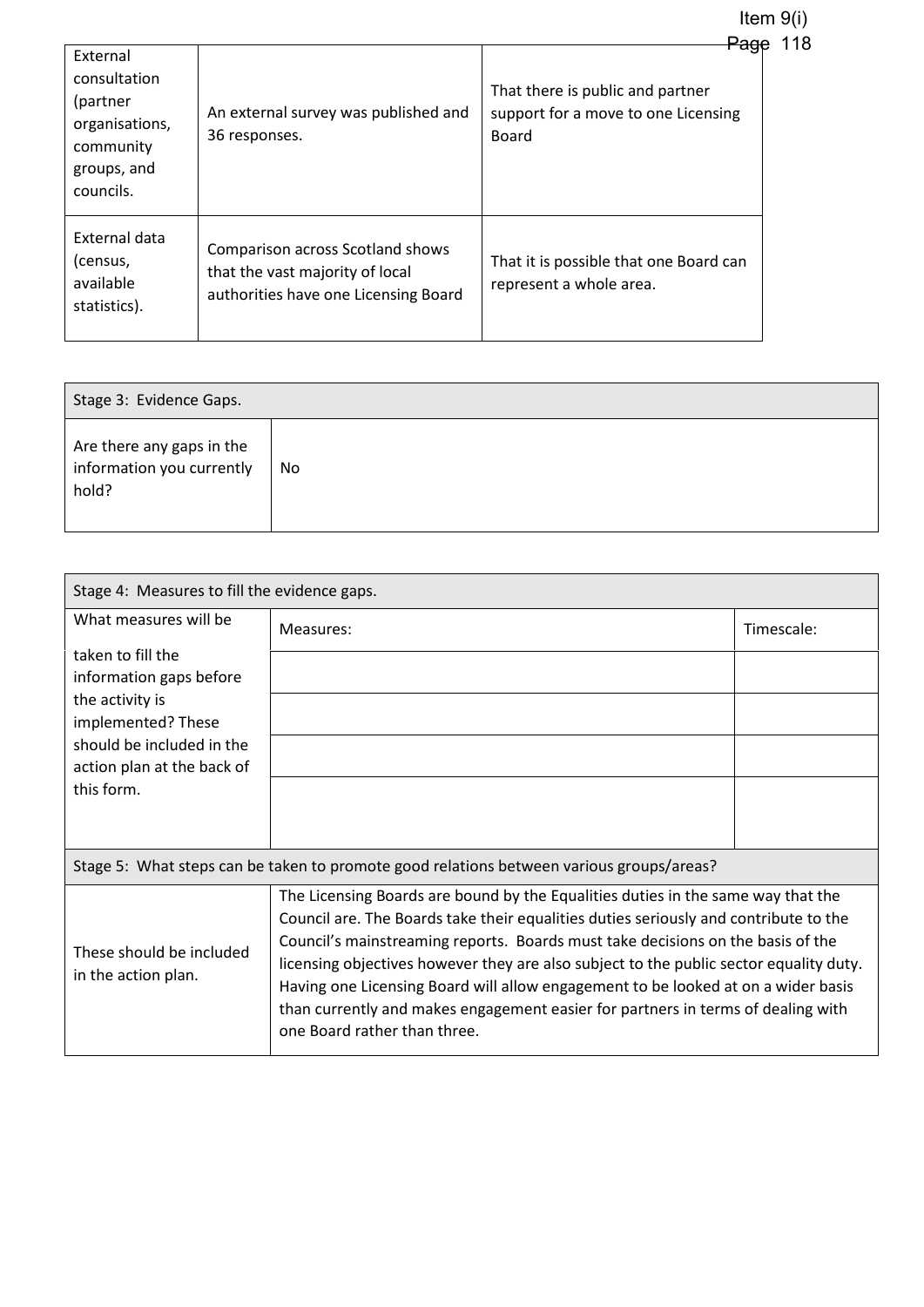Item 9(i) Page 119

Stage 6: How does the policy/activity create opportunities for advancing equality of opportunity?

Licensing Boards are in place to regulate the sale and supply of alcohol and to oversee Gambling. The impact of reducing to one Board has a neutral impact in terms of the opportunities awarded to applicants for a licence to enable them to take advantage of commercial opportunities, or to fundraise. Reducing to one Board ensures that there is consistent decision making and approaches to issues across Aberdeenshire so that different decisions are not reached based on where you live/work.

Stage 7a:

Are there potential impacts on protected groups?

The protected groups covered by the equality duty are: age, disability, gender reassignment, pregnancy and maternity, race, religion or belief, sex and sexual orientation.

Who is affected by the activity or who is intended to benefit from the proposed activity and how?

Complete the table below for each protected group by inserting "yes" in the applicable box/boxes below.

|                                                             | Positive | Negative | Neutral                   | Unknown |
|-------------------------------------------------------------|----------|----------|---------------------------|---------|
| Age - Younger/Older                                         |          |          | No identifiable<br>impact |         |
| Age - Older                                                 |          |          | No identifiable<br>impact |         |
| Disability                                                  |          |          | No identifiable<br>impact |         |
| Race - (includes Gypsy<br>Travellers)                       |          |          | No identifiable<br>impact |         |
| Religion or Belief                                          |          |          | No identifiable<br>impact |         |
| Sex                                                         |          |          | No identifiable<br>impact |         |
| Pregnancy and maternity                                     |          |          | No identifiable<br>impact |         |
| Sexual orientation -<br>(includes Lesbian/<br>Gay/Bisexual) |          |          | No identifiable<br>impact |         |
| Gender reassignment -<br>(includes Transgender)             |          |          | No identifiable<br>impact |         |
| Marriage and Civil<br>Partnership                           |          |          | No identifiable<br>impact |         |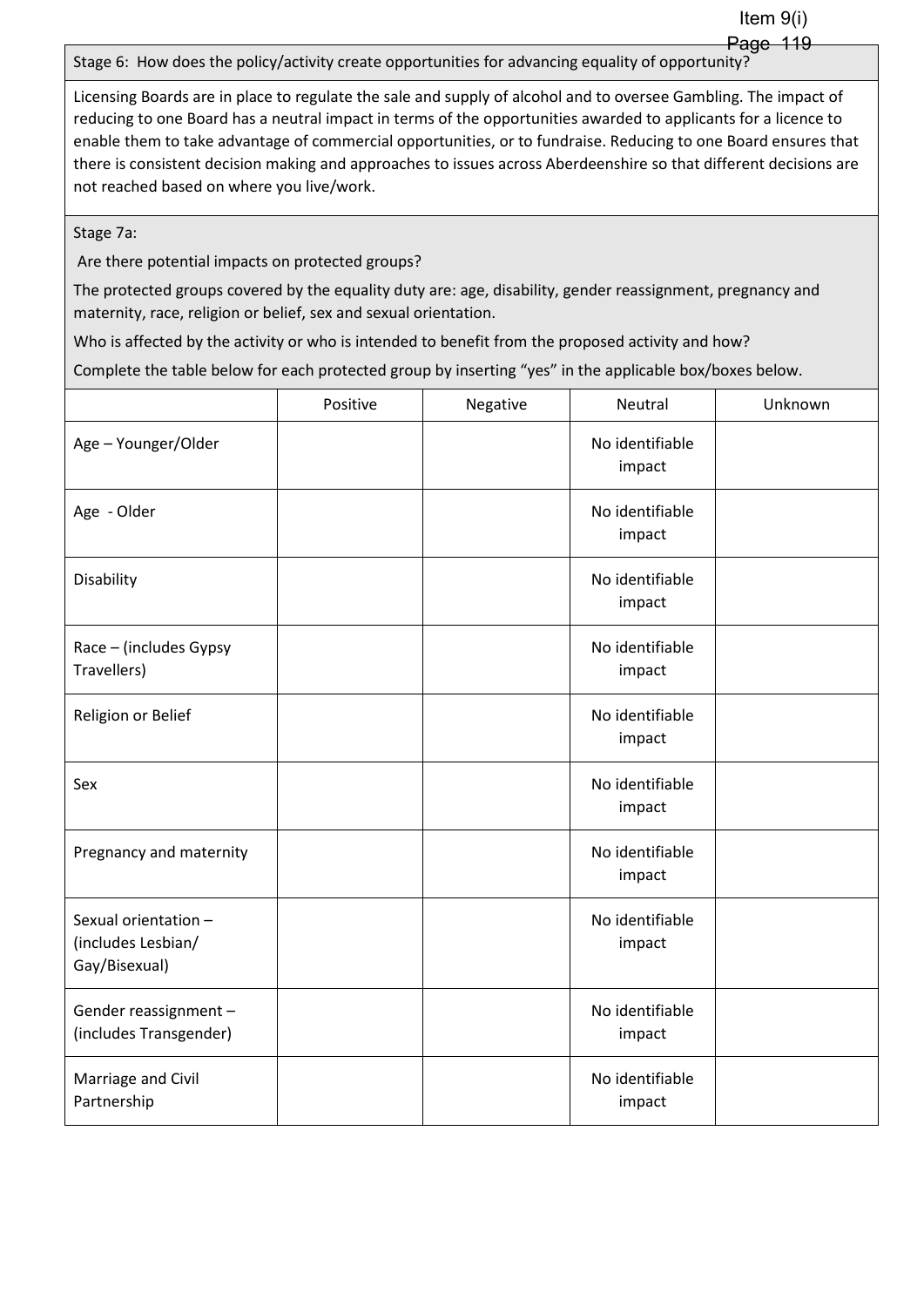Stage 7b: Do you have evidence or reason to believe that this policy, activity etc. will or may impact on socioeconomic inequalities?

This is about trying to be fair to everyone. Part of that is realising that not everyone may be starting at the same place. Some individuals and families may have low income, may have very little or no savings which means they are living from month to month therefore changes to council policies/services may have a greater adverse impact on them.

On this basis you should consider potential impacts on individuals/families by:

- Place: on specific vulnerable areas or communities (SIMD, regeneration, rural) e.g. housing, transport.
- Pockets: household resources, (Income, benefits, outgoings) ability to access a service
- Prospects: peoples life chances e.g.access to, or ability to access: employment, training, services (such as council or health) or support.

Groups of people who may be impacted include, but not limited to:

| Unemployed<br>$\bullet$               | Pensioners<br>$\bullet$              | Those leaving the care<br>$\bullet$                |
|---------------------------------------|--------------------------------------|----------------------------------------------------|
| Single parents and<br>$\bullet$       | Looked after children<br>$\bullet$   | setting including children<br>and young people and |
| vulnerable families                   | Carers including young<br>$\bullet$  | those with illness                                 |
| People on benefits<br>$\bullet$       | carers                               |                                                    |
| Those involved in the<br>$\bullet$    | Veterans<br>$\bullet$                | Homeless people<br>$\bullet$                       |
| criminal justice system               | <b>Students</b><br>$\bullet$         | People with low<br>$\bullet$                       |
| People in the most<br>$\bullet$       |                                      | literacy/numeracy                                  |
| deprived communities                  | Single adult households<br>$\bullet$ | People with lower<br>$\bullet$                     |
|                                       | People who have<br>$\bullet$         | educational qualifications                         |
| People who live in rural<br>$\bullet$ | experienced the asylum               | People I low paid work<br>$\bullet$                |
| areas                                 | system                               |                                                    |

 People with one or more protected characteristic

Please complete by inserting "yes" in the applicable box/boxes below.

| Socio-economic<br>disadvantage                                                                                                                                                                 | Positive | Negative | Neutral | Unknown |
|------------------------------------------------------------------------------------------------------------------------------------------------------------------------------------------------|----------|----------|---------|---------|
| Pockets: Low<br>income/income poverty $-$<br>cannot afford to maintain<br>regular payments such as<br>bills, food, clothing                                                                    |          |          |         | Yes     |
| Pockets: Low and/or no<br>wealth - enough money to<br>meet basic living costs and<br>pay bills but have no<br>savings to deal with any<br>unexpected spends and no<br>provision for the future |          |          |         | Yes     |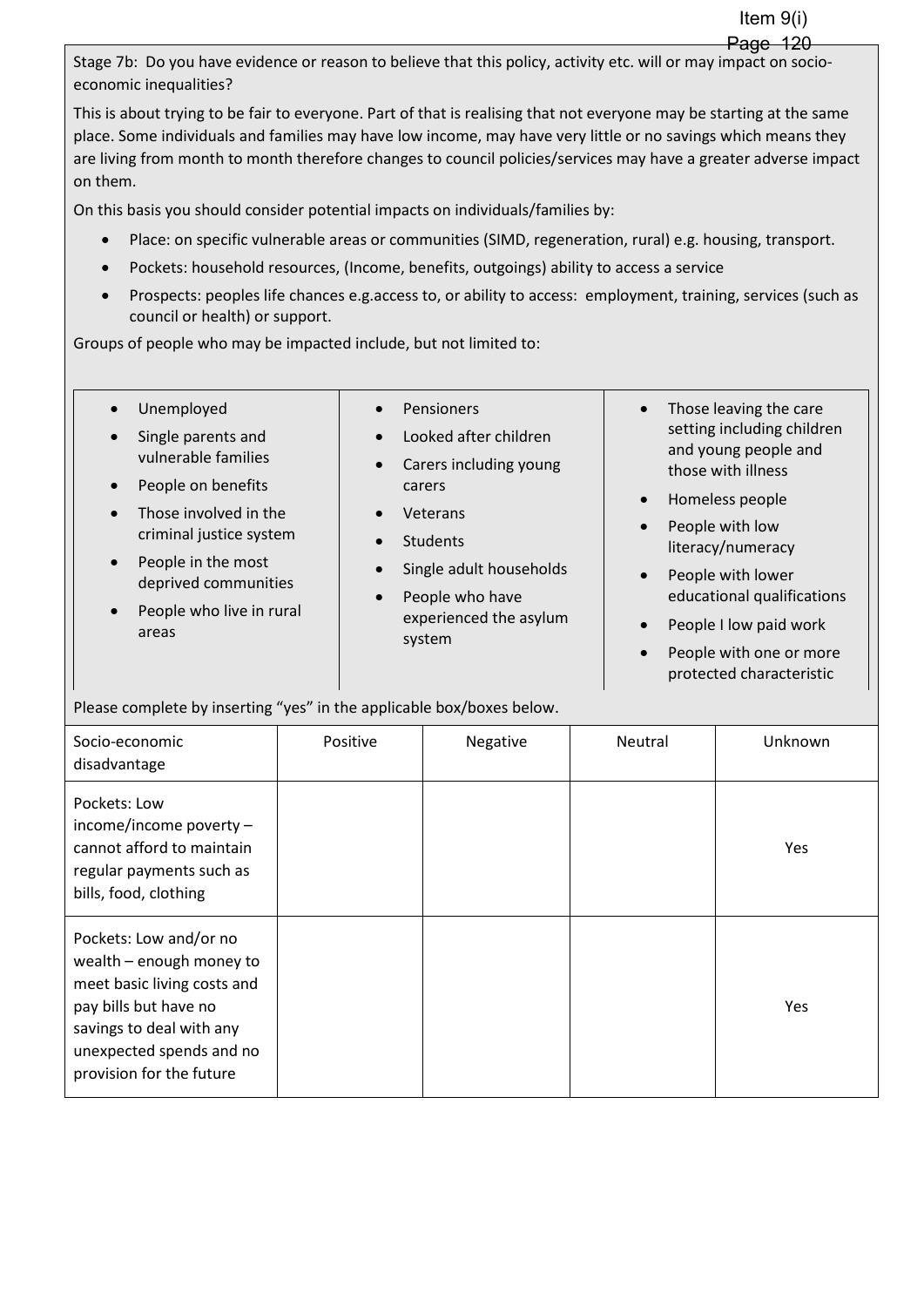|                                                                                                                                                                                                                          |  |     | Item $9(i)$                |
|--------------------------------------------------------------------------------------------------------------------------------------------------------------------------------------------------------------------------|--|-----|----------------------------|
| Pockets: Material<br>deprivation - being unable<br>to access basic goods and<br>services i.e. financial<br>products like life insurance,<br>repair/replace broken<br>electrical goods, warm<br>home, leisure and hobbies |  |     | <del>Page 121</del><br>Yes |
| Place: Area deprivation -<br>where you live, where you<br>work                                                                                                                                                           |  | Yes |                            |
| Prospects: Socioeconomic<br>background - social class<br>i.e. parents education,<br>employment and income,<br>educational achievement.                                                                                   |  | Yes |                            |

| Stage 8: What are the positive and negative impacts?                                                                                                                                     |                                                                                                                                                                                                        |                                                                                         |  |  |  |
|------------------------------------------------------------------------------------------------------------------------------------------------------------------------------------------|--------------------------------------------------------------------------------------------------------------------------------------------------------------------------------------------------------|-----------------------------------------------------------------------------------------|--|--|--|
| Impacts.                                                                                                                                                                                 | Positive<br>(describe the impact for each of the<br>protected characteristics affected)                                                                                                                | Negative<br>(describe the impact for each of the<br>protected characteristics affected) |  |  |  |
|                                                                                                                                                                                          | Consistent Policies and implementation<br>across Aberdeenshire                                                                                                                                         | Perceived lack of local knowledge                                                       |  |  |  |
| Please detail the potential<br>positive and/or negative                                                                                                                                  | Better use of Council resources                                                                                                                                                                        |                                                                                         |  |  |  |
| impacts you have                                                                                                                                                                         |                                                                                                                                                                                                        |                                                                                         |  |  |  |
| highlighted above. Detail<br>the impacts and describe                                                                                                                                    |                                                                                                                                                                                                        |                                                                                         |  |  |  |
| those affected.                                                                                                                                                                          |                                                                                                                                                                                                        |                                                                                         |  |  |  |
|                                                                                                                                                                                          |                                                                                                                                                                                                        |                                                                                         |  |  |  |
|                                                                                                                                                                                          | Stage 9: Have any of the affected groups/areas been involved, engaged with or consulted?                                                                                                               |                                                                                         |  |  |  |
| If yes, please give details<br>of how this was done and<br>what the results were. If<br>no, how have you ensured<br>that you can make an<br>informed decision about<br>mitigating steps? | There was a public consultation and no discernible negative nor positive impact was<br>evidenced during the consultation on any issue which would cause any concern<br>under the Fairer Scotland duty. |                                                                                         |  |  |  |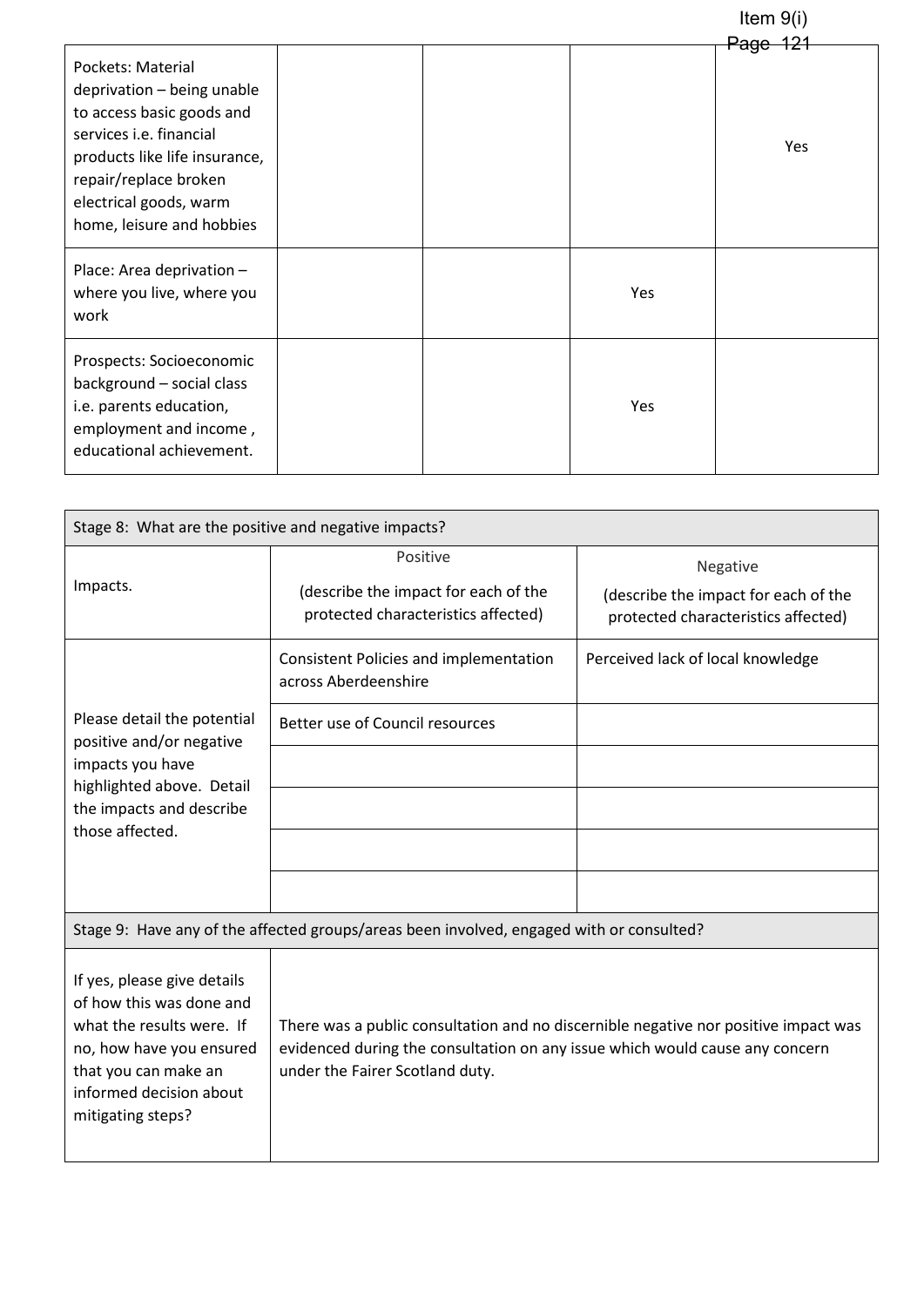|                                                                                     | <del>Page</del>                                                                                                                                                                                                                                                                                                                                                                                                                                                                        |                               |  |  |  |  |  |
|-------------------------------------------------------------------------------------|----------------------------------------------------------------------------------------------------------------------------------------------------------------------------------------------------------------------------------------------------------------------------------------------------------------------------------------------------------------------------------------------------------------------------------------------------------------------------------------|-------------------------------|--|--|--|--|--|
| Stage 10: What mitigating steps will be taken to remove or reduce negative impacts? |                                                                                                                                                                                                                                                                                                                                                                                                                                                                                        |                               |  |  |  |  |  |
|                                                                                     | <b>Mitigating Steps</b>                                                                                                                                                                                                                                                                                                                                                                                                                                                                | Timescale                     |  |  |  |  |  |
| These should<br>be included in<br>any action plan<br>at the back of                 | If there is an impact on applicants, which at the moment is<br>unknown until a decision is made as to whether there will be<br>one board, and if so whether it will be fixed or rotating,<br>requiring to travel a further distance and this is made known to<br>the Boards, arrangements could be put in place to<br>accommodate remote participation from a local Council office.<br>This will be further mitigated by ensuring that any venue is<br>accessible by public transport. | As and when there are issues. |  |  |  |  |  |
| this form.                                                                          | Consideration will require to be given to the location and start<br>time of meetings. If those will be travelling further, this should<br>be considered.                                                                                                                                                                                                                                                                                                                               |                               |  |  |  |  |  |
|                                                                                     |                                                                                                                                                                                                                                                                                                                                                                                                                                                                                        |                               |  |  |  |  |  |
|                                                                                     |                                                                                                                                                                                                                                                                                                                                                                                                                                                                                        |                               |  |  |  |  |  |
|                                                                                     |                                                                                                                                                                                                                                                                                                                                                                                                                                                                                        |                               |  |  |  |  |  |

| Stage 11: What monitoring arrangements will be put in place? How the EIA will be used to monitor the proposal |                                                                                                                                                                                                                                                                          |  |  |  |
|---------------------------------------------------------------------------------------------------------------|--------------------------------------------------------------------------------------------------------------------------------------------------------------------------------------------------------------------------------------------------------------------------|--|--|--|
| These should be included<br>in any action plan (for<br>example customer<br>satisfaction<br>questionnaires).   | Any single Board will be able to keep their own arrangements under review. It is<br>suggested that there is a review of their arrangements after one year of operation<br>however that if there are issues arising that the Board will deal with this as<br>appropriate. |  |  |  |

| Stage 12: What is the outcome of the Assessment? |                          |                                                                                                                                                                                    |  |  |
|--------------------------------------------------|--------------------------|------------------------------------------------------------------------------------------------------------------------------------------------------------------------------------|--|--|
|                                                  | 1                        | No negative impacts have been identified -please explain.                                                                                                                          |  |  |
|                                                  | arrangements.            | No negative impacts have been identified by the move to a single Board. As identified<br>above, should any negative impacts on applicants be identified, the Board will review the |  |  |
| Please complete the<br>appropriate<br>box/boxes  | $\overline{\mathcal{L}}$ | Negative Impacts have been identified, these can be mitigated - please<br>explain.<br>* Please fill in Stage 13 if this option is chosen.                                          |  |  |
|                                                  |                          |                                                                                                                                                                                    |  |  |
|                                                  | 3                        | The activity will have negative impacts which cannot be mitigated fully $-$<br>please explain.<br>* Please fill in Stage 13 if this option is chosen                               |  |  |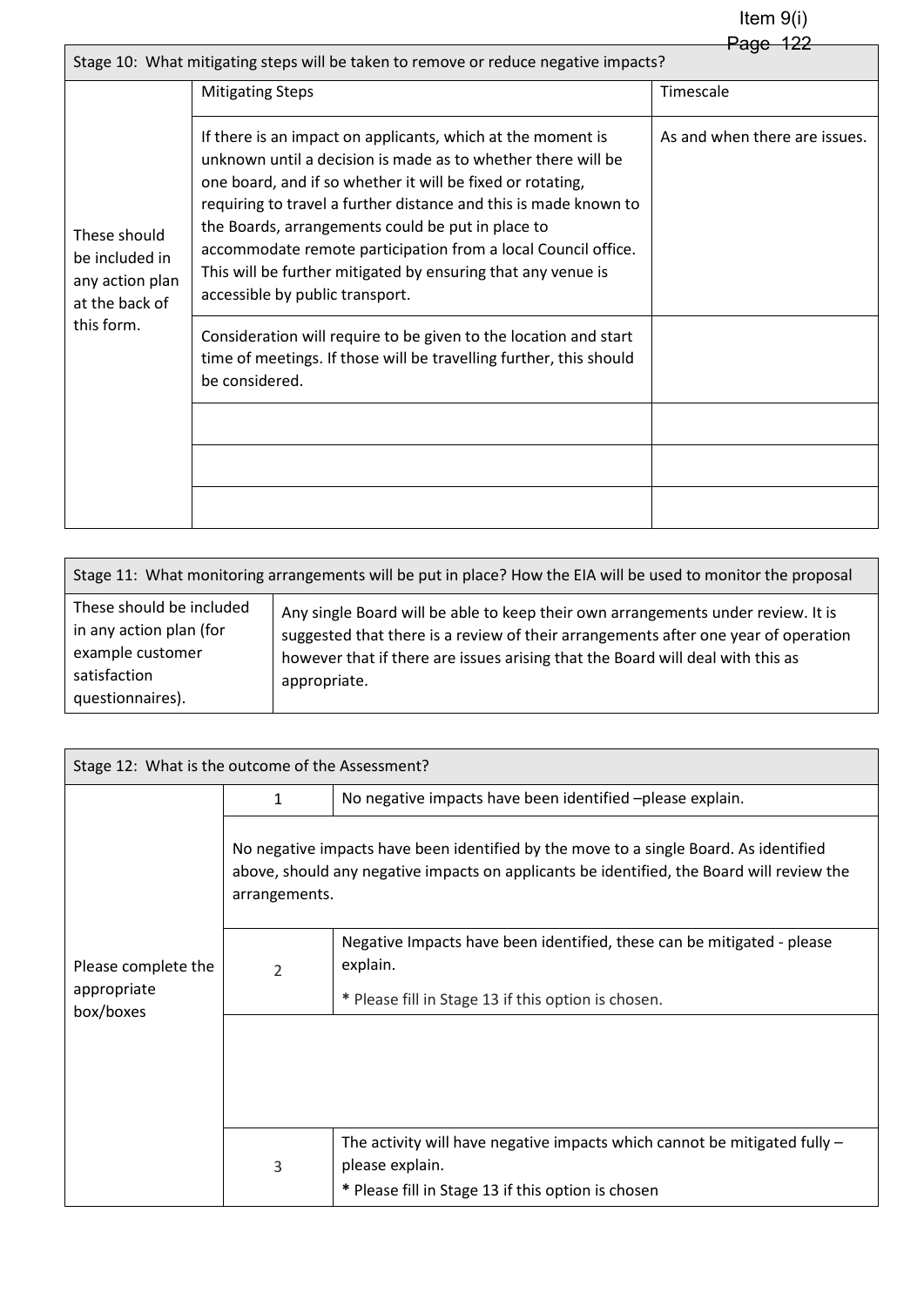|  | . 490 120 |
|--|-----------|
|  |           |
|  |           |
|  |           |
|  |           |
|  |           |
|  |           |
|  |           |

**\*** Stage 13: Set out the justification that the activity can and should go ahead despite the negative impact.

| Stage 14: Sign off and authorisation. |    |                                                                                                          |                                                                                                                                                                                                                                                                                       |                                                                                        |  |  |
|---------------------------------------|----|----------------------------------------------------------------------------------------------------------|---------------------------------------------------------------------------------------------------------------------------------------------------------------------------------------------------------------------------------------------------------------------------------------|----------------------------------------------------------------------------------------|--|--|
| Sign off and authorisation.           | 1) | Service and<br>Team                                                                                      | Business Services, Legal and Governance                                                                                                                                                                                                                                               |                                                                                        |  |  |
|                                       | 2) | Title of<br>Policy/Activity                                                                              | Review of Licensing Board Structure in Aberdeenshire (if appropriate)                                                                                                                                                                                                                 |                                                                                        |  |  |
|                                       | 3) | Authors: I/We<br>have completed<br>the equality<br>impact<br>assessment for<br>this policy/<br>activity. | Name:<br>Lauren Cowie<br>Position:<br><b>Principal Solicitor</b><br>(Governance)<br>Date:<br>23.1.2020<br>Signature:<br>Name:<br>Position:<br>Date:<br>Signature:                                                                                                                     | Name:<br>Position:<br>Date:<br>Signature:<br>Name:<br>Position:<br>Date:<br>Signature: |  |  |
|                                       | 4) | Consultation<br>with Service<br>Manager                                                                  | Name:<br>Laura Bremner<br>23.1.2020<br>Date:                                                                                                                                                                                                                                          |                                                                                        |  |  |
|                                       | 5) | Authorisation by<br>Director or Head<br>of Service                                                       | <b>Karen Wiles</b><br>Name:<br>Position:<br>Head of Legal and<br>Governance<br>23.1.2020<br>Date:                                                                                                                                                                                     | Name:<br>Position:<br>Date:                                                            |  |  |
|                                       | 6) |                                                                                                          | If the EIA relates to a matter that has to go before a Committee, Committee<br>report author sends the Committee Report and this form, and any supporting<br>assessment documents, to the Officers responsible for monitoring and the<br>Committee Officer of the relevant Committee. |                                                                                        |  |  |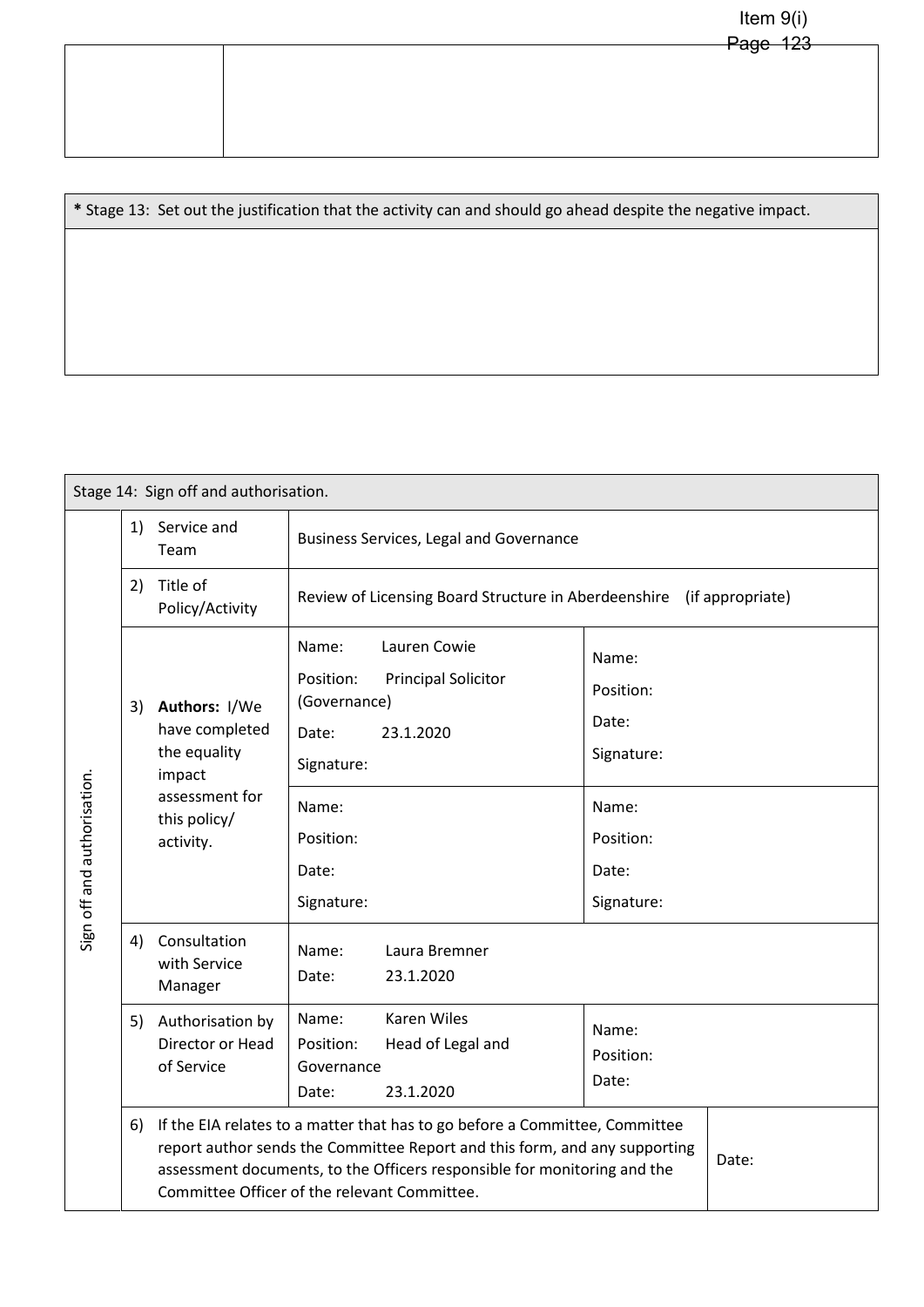|                                                                                      | Item $9(i)$       |
|--------------------------------------------------------------------------------------|-------------------|
| EIA author sends a copy of the finalised form to:<br>equalities@aberdeenshire.gov.uk | Page 124<br>Date: |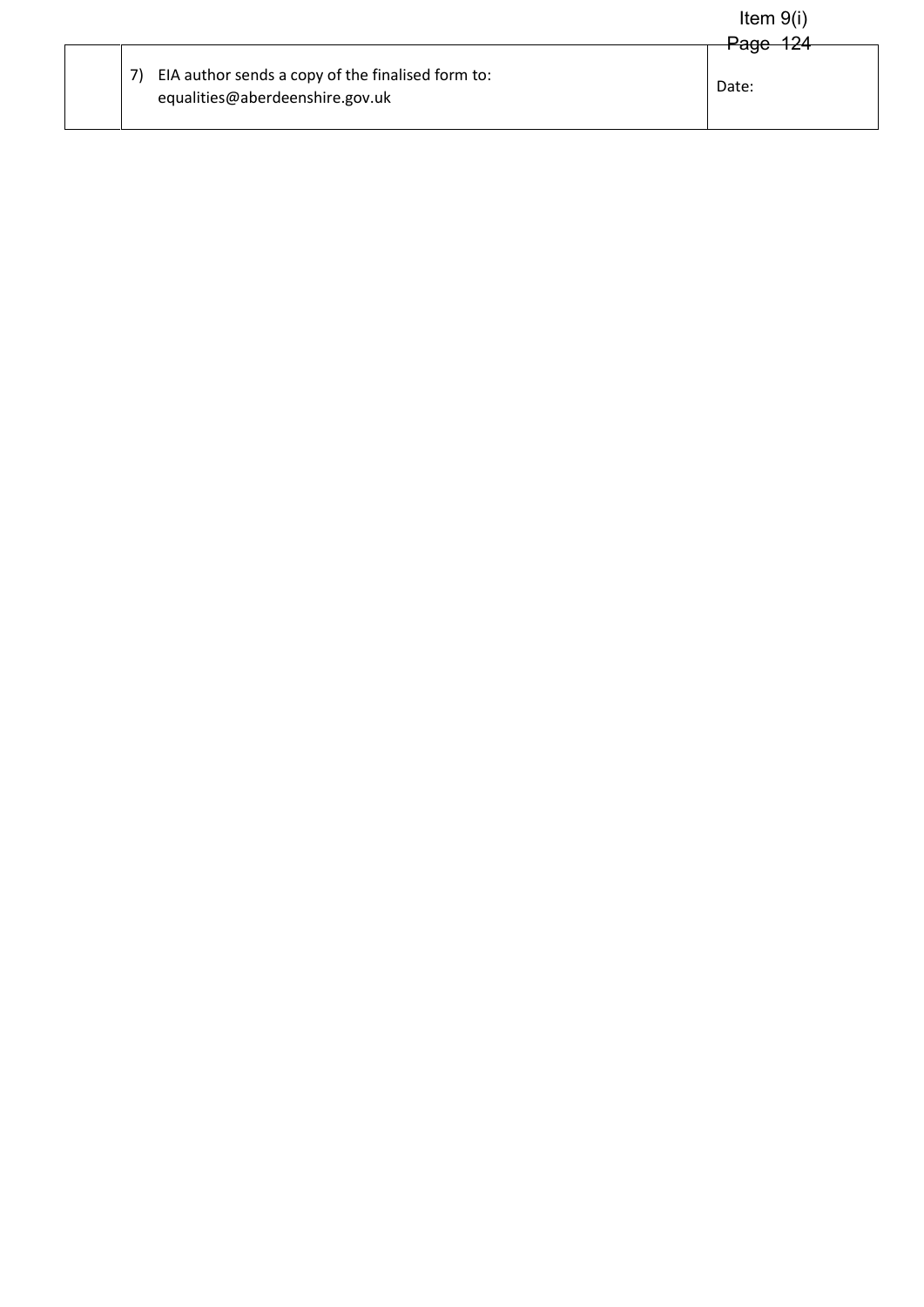# Action Plan

| Action                                                                                 | Start         | Complete | Lead Officer | <b>Expected Outcome</b>                                                                                             | Resource Implications    |
|----------------------------------------------------------------------------------------|---------------|----------|--------------|---------------------------------------------------------------------------------------------------------------------|--------------------------|
| Monitor the impact of<br>decision of Council in<br>terms of accessibility<br>to Boards | April<br>2020 | ongoing  | Lauren Cowie | The implications for accessibility will depend on whether<br>the decision is to rotate or to have a fixed location. | Within existing budgets. |
|                                                                                        |               |          |              |                                                                                                                     |                          |
|                                                                                        |               |          |              |                                                                                                                     |                          |
|                                                                                        |               |          |              |                                                                                                                     |                          |
|                                                                                        |               |          |              |                                                                                                                     |                          |
|                                                                                        |               |          |              |                                                                                                                     |                          |
|                                                                                        |               |          |              |                                                                                                                     |                          |
|                                                                                        |               |          |              |                                                                                                                     |                          |
|                                                                                        |               |          |              |                                                                                                                     |                          |
|                                                                                        |               |          |              |                                                                                                                     |                          |
|                                                                                        |               |          |              |                                                                                                                     |                          |
|                                                                                        |               |          |              |                                                                                                                     |                          |
|                                                                                        |               |          |              |                                                                                                                     |                          |
|                                                                                        |               |          |              |                                                                                                                     |                          |